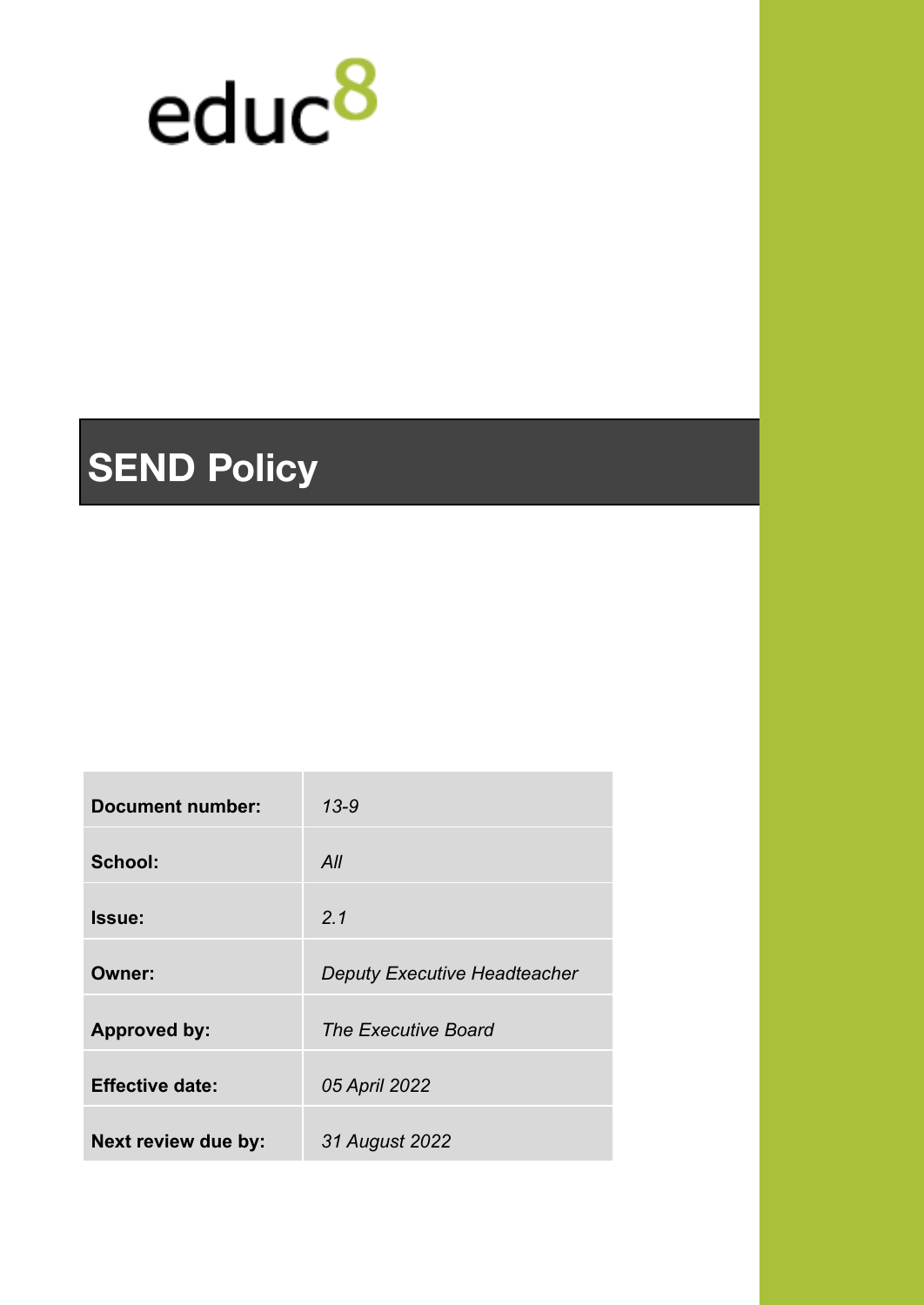| <b>Sub-Policy</b>                                                         | Document #: | <b>Issue:</b>      |
|---------------------------------------------------------------------------|-------------|--------------------|
| Educ <sub>8</sub>                                                         | $13-9$      | 2.1                |
| Title:<br><b>Special Educational Needs &amp; Disability (SEND) Policy</b> |             | Page #:<br>2 of 21 |

## <span id="page-1-0"></span>**1. Contents**

| <b>Contents</b>                                           | $\boldsymbol{2}$ |
|-----------------------------------------------------------|------------------|
| <b>Issue and Revision History</b>                         | 3                |
| <b>Summary</b>                                            | 4                |
| <b>Document Release</b>                                   | 4                |
| <b>Purpose</b>                                            | 5                |
| <b>Scope</b>                                              | 6                |
| <b>Definitions and Acronyms</b>                           | 7                |
| <b>Policy</b>                                             | 8                |
| 8.1 Identifying Special Educational Needs                 | 8                |
| 8.2 Educ8 SEND 3 step Approach                            | 8                |
| 8.3 SEND Admissions                                       | 9                |
| 8.3.1 Education Health Care Plan Needs Assessment Process | 10               |
| 8.4 Assess, Plan, Do, Review                              | 10               |
| 8.4.1 Assess                                              | 10               |
| 8.4.2 Plan                                                | 11               |
| 8.4.3 Do                                                  | 12               |
| 8.4.4 Review                                              | 13               |
| 8.9 Procedures to ensure effective provision              | 14               |
| 8.9.1 Monitoring and Evaluation of SEND Provision         | 14               |
| 8.9.2 Regular Communication                               | 15               |
| 8.10 Staff Development                                    | 15               |
| 8.10.1 Training and Resources                             | 15               |
| <b>Metrics</b>                                            | 18               |
| <b>Quality Records</b>                                    | 18               |
| Form(s)/Template(s)                                       | 19               |
| <b>APPENDIX 1 - EHCP Application Process</b>              | 20               |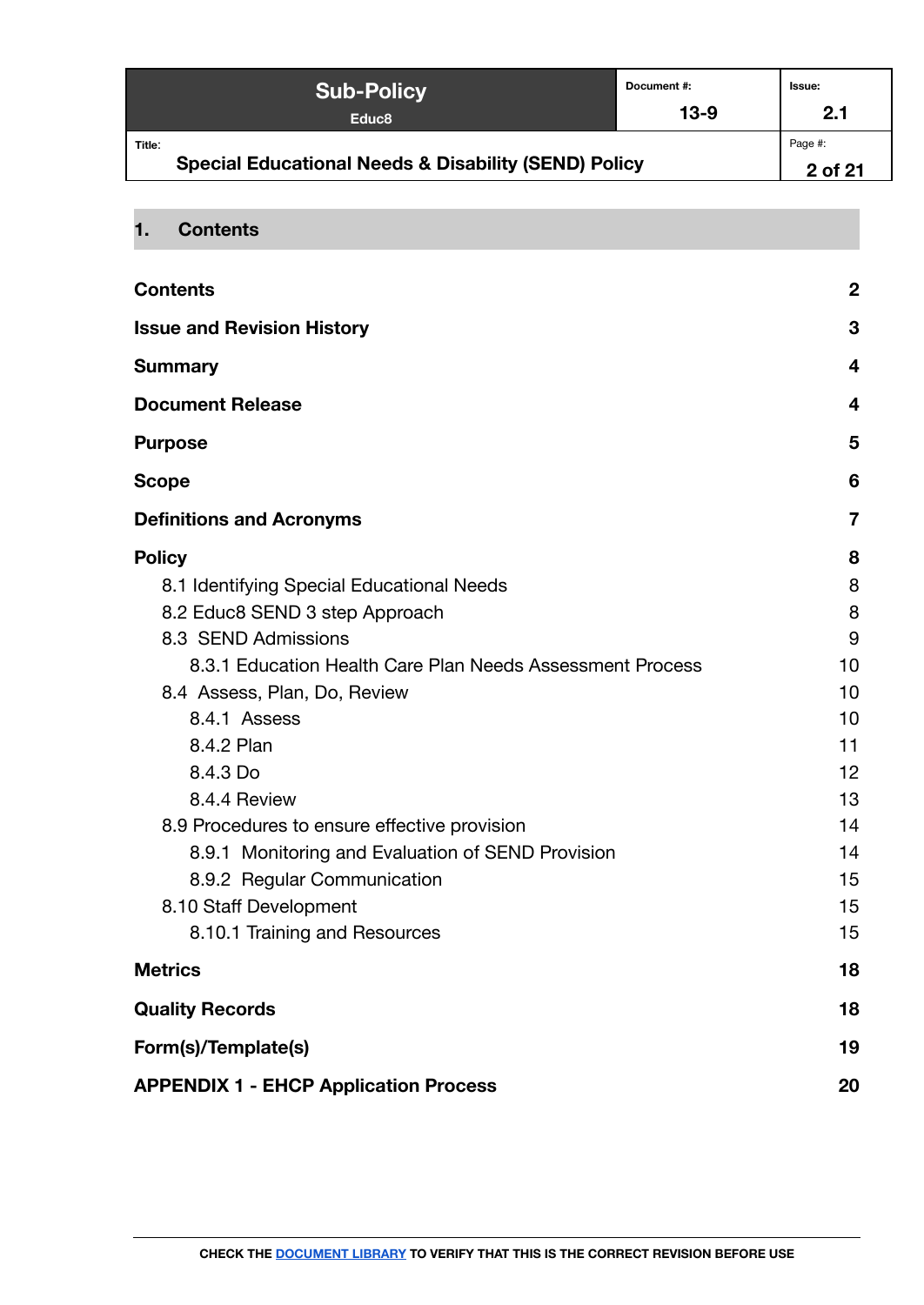| <b>Sub-Policy</b>                                                         | Document#: | Issue:             |
|---------------------------------------------------------------------------|------------|--------------------|
| Educ <sub>8</sub>                                                         | $13-9$     | 2.1                |
| Title:<br><b>Special Educational Needs &amp; Disability (SEND) Policy</b> |            | Page #:<br>3 of 21 |

## <span id="page-2-0"></span>**2. Issue and Revision History**

| <b>Issue</b> | <b>Description</b>                                                                        | <b>Author</b> | <b>Effective</b><br><b>Date</b> |
|--------------|-------------------------------------------------------------------------------------------|---------------|---------------------------------|
| 1.0          | <b>Initial Release</b>                                                                    | D. Payne      | 15/10/18                        |
| 1.1          | Update to 'Next Review' requirements and<br>reformatting of text                          | T. Warner     | 12/02/19                        |
| 2.0          | <b>Annual Review</b>                                                                      | O. Howell     | 01/09/21                        |
|              | Rewrite                                                                                   |               |                                 |
| 2.1          | 8.1 Identifying specific educational needs<br>Updated to include 8.1.1 The Boxall profile | O. Howell     | 05/04/22                        |
|              | 8.3 SEND Admission - Updated                                                              |               |                                 |
|              | 8.4.1 Assess updated to include Boxall profile                                            |               |                                 |
|              | 8.4.2 Plan - Updated to include Boxall profile                                            |               |                                 |
|              | 8.9 Procedures to ensure effective provision -<br>updated to include Boxall Profile       |               |                                 |
|              | 8.11 Sequence of admissions and reviews -<br>updated to include Boxall profile.           |               |                                 |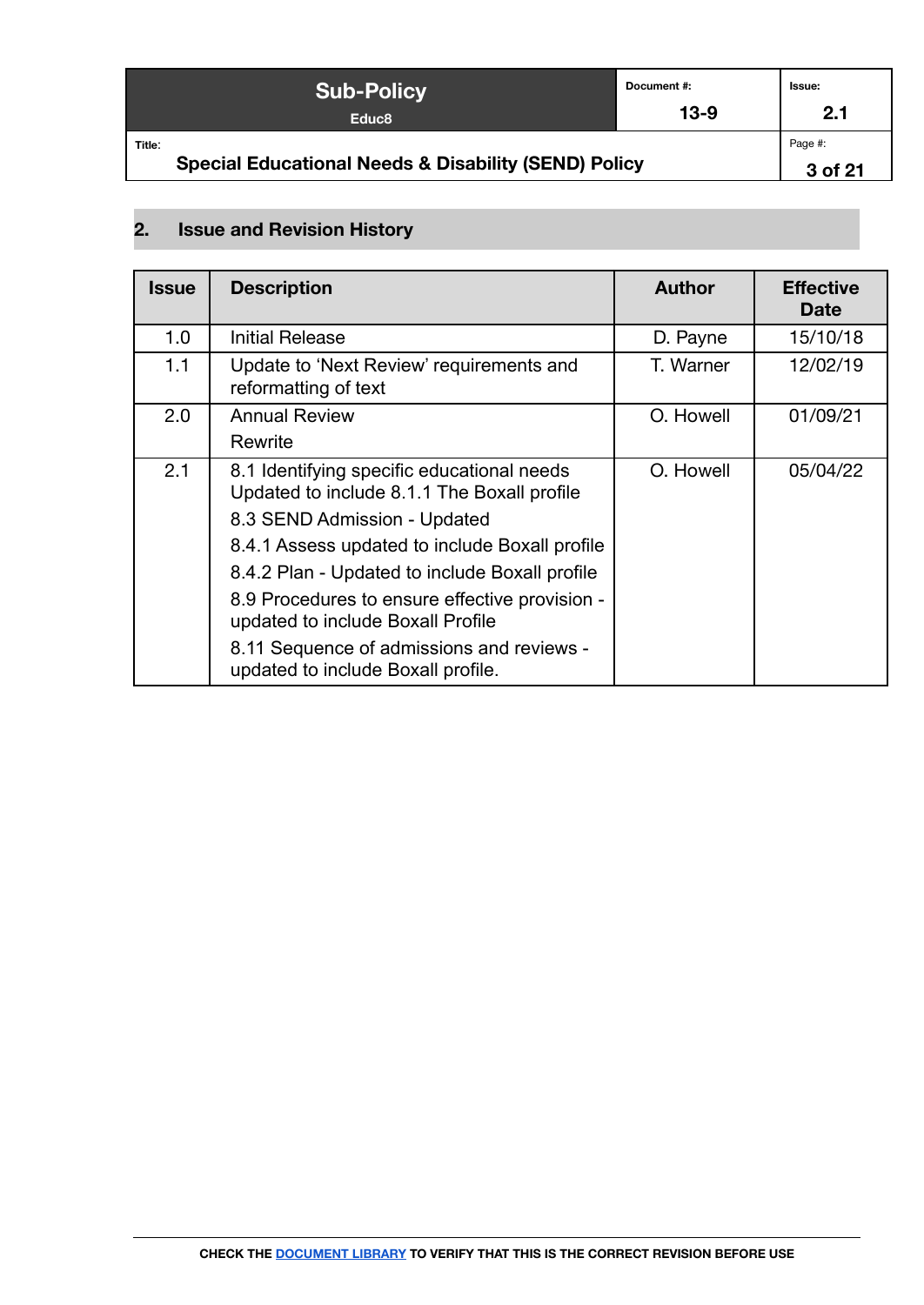|        | <b>Sub-Policy</b>                                               | Document#: | Issue:             |
|--------|-----------------------------------------------------------------|------------|--------------------|
|        | Educ <sub>8</sub>                                               | $13-9$     | 2.1                |
| Title: | <b>Special Educational Needs &amp; Disability (SEND) Policy</b> |            | Page #:<br>4 of 21 |

#### <span id="page-3-0"></span>**3. Summary**

This policy applies to all learners attending Educ8 Schools who have been identified prior, or during their learning journey with Educ8, as requiring SEND support.

The SEND Coordinator for the Educ8 group of schools is **Owen Howell**

A learner who has Special Educational Needs will have already been identified at their referring school and relevant information is then passed onto Educ8 through the **[7 Admissions](https://docs.google.com/document/d/190w3KCajXvE95WtVnruzHuQZzYwiYW3mtVzCaIOnH0Y/edit#)** process.

Educ8 adopt a 3 Step approach:

- 1. SEND Support.
- 2. Additional SEND Support
- 3. EHCP

Within each of these steps Learners may also be identified as:

- a. Able and Gifted
- b. English is an Additional Language
- c. Looked After Children

We then follow an Assess, Plan, Do, Review system to ensure that every Learners needs are met.

Educ8 is committed to providing staff development. SEND is a regular part of this. We monitor, review and develop all tutors' understanding of strategies to identify and support pupils with 'SEND'.

## <span id="page-3-1"></span>**4. Document Release**

This document has been reviewed in accordance with the Educ8 Quality System and the requirements of this policy/procedure. Staff have been made aware of its issue, including any updates/amendments to its contents and where necessary appropriate training has been provided to those staff.

Where policies are available for download online, the previous version is removed and this new version replaces it.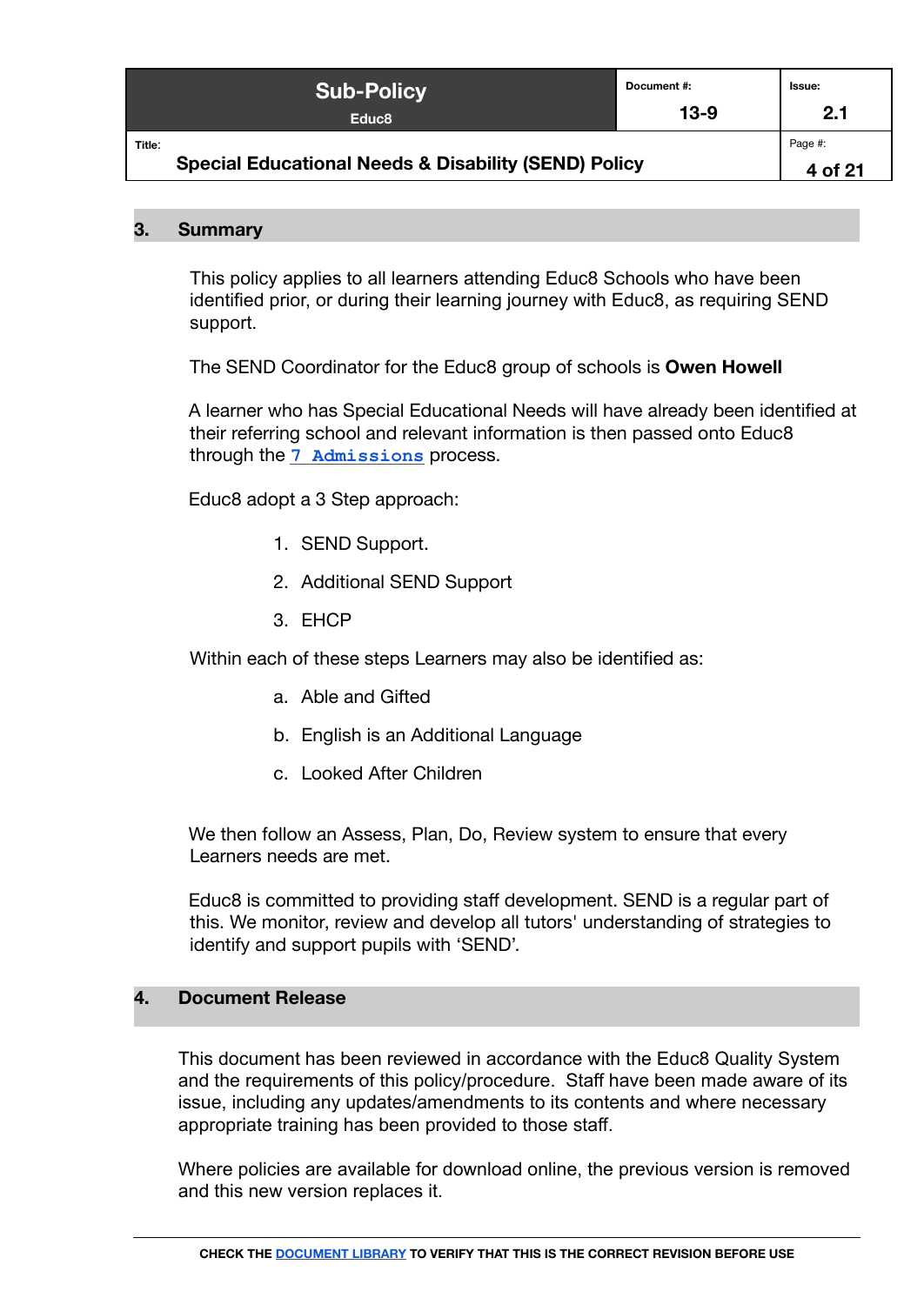| <b>Sub-Policy</b>                                                         | Document #: | Issue:             |
|---------------------------------------------------------------------------|-------------|--------------------|
| Educ <sub>8</sub>                                                         | $13-9$      | 2.1                |
| Title:<br><b>Special Educational Needs &amp; Disability (SEND) Policy</b> |             | Page #:<br>5 of 21 |

The release of this document is indicated by the effective date.

## <span id="page-4-0"></span>**5. Purpose**

The primary aims of SEND Provision and therefore this policy are:

- To ensure that every young person with SEND is offered full access to a broad, balanced and relevant education.
- To provide support for a young person to enable them to develop skills in literacy and numeracy and behavioural, personal, social and emotional skills in order to equip them for future life.
- To ensure that a young person with SEND has their needs met during their time with Educ8.
- To ensure that effective communication takes place between Educ8 and mainstream schools in order for there to be continuity of provision wherever possible for the young person with SEND
- To engage the views of the young person, their mainstream school and their parents/carers when discussing matters relating to

SEND and to keep all parties well informed of any developments which may affect the young person.

- To cooperate with all relevant agencies to ensure the needs of a young person are met.
- To regularly monitor and review the provision and progress for each young person with SEND
- To keep detailed and accurate records for each young person with SEND
- To provide detailed information for The Local Authorities Education Health and Care Needs Assessment process and produce written reports for all review meetings at all levels.
- To share relevant information with Special Education Service and Special schools
- To stretch and challenge more able and gifted learners within Educ8.
- To develop and stretch learners who are looked after children as well as learners where English is as an additional language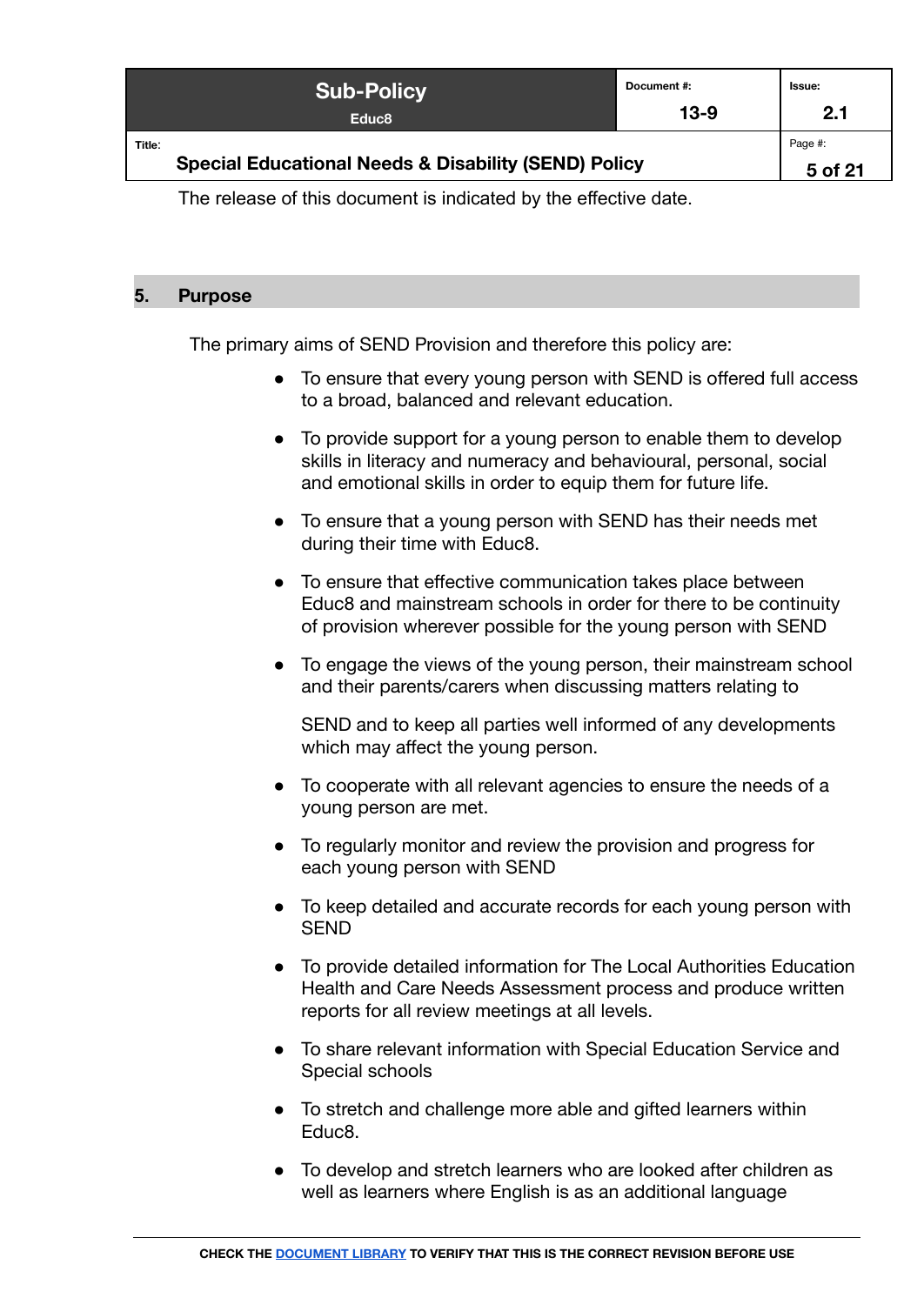| <b>Sub-Policy</b>                                                         | Document #: | <b>Issue:</b>      |
|---------------------------------------------------------------------------|-------------|--------------------|
| Educ <sub>8</sub>                                                         | $13-9$      | 2.1                |
| Title:<br><b>Special Educational Needs &amp; Disability (SEND) Policy</b> |             | Page #:<br>6 of 21 |

#### <span id="page-5-0"></span>**6. Scope**

This policy applies to all learners attending Educ8 Schools who have been identified prior, or during their learning journey with Educ8, as requiring SEND support.

#### **The definition of SEND:**

The Special Educational Needs and Disability Code of Practice: 0-25 years (2014) states:

*A child or young person has SEN if they have a learning difficulty or disability which calls for special educational provision to be made for him or her.*

A child of compulsory school age or a young person has a learning difficulty or disability if he or she:

- *● has a significantly greater difficulty in learning than the majority of others of the same age, or*
- *has a disability which prevents or hinders him or her from making use of facilities of a kind generally provided for others of the same age in mainstream schools or mainstream post-16 institutions*

## **The definition of Disability:**

The Equality Act (2010) states children with:

*'…a physical or mental impairment which has a long-term (more than 12 months) and substantial adverse effect on their ability to carry out normal day-to-day activities'.*

This includes children with sensory impairments as well as long-term health conditions such as asthma, diabetes, epilepsy and cancer.

It also states that schools must make reasonable adjustments, including the provision of auxiliary aids and services, to ensure that disabled children and young people are not at a substantial disadvantage compared with their peers.

Some pupils with disabilities may have learning difficulties that call for special educational provision; however, not all children defined as disabled will require this provision.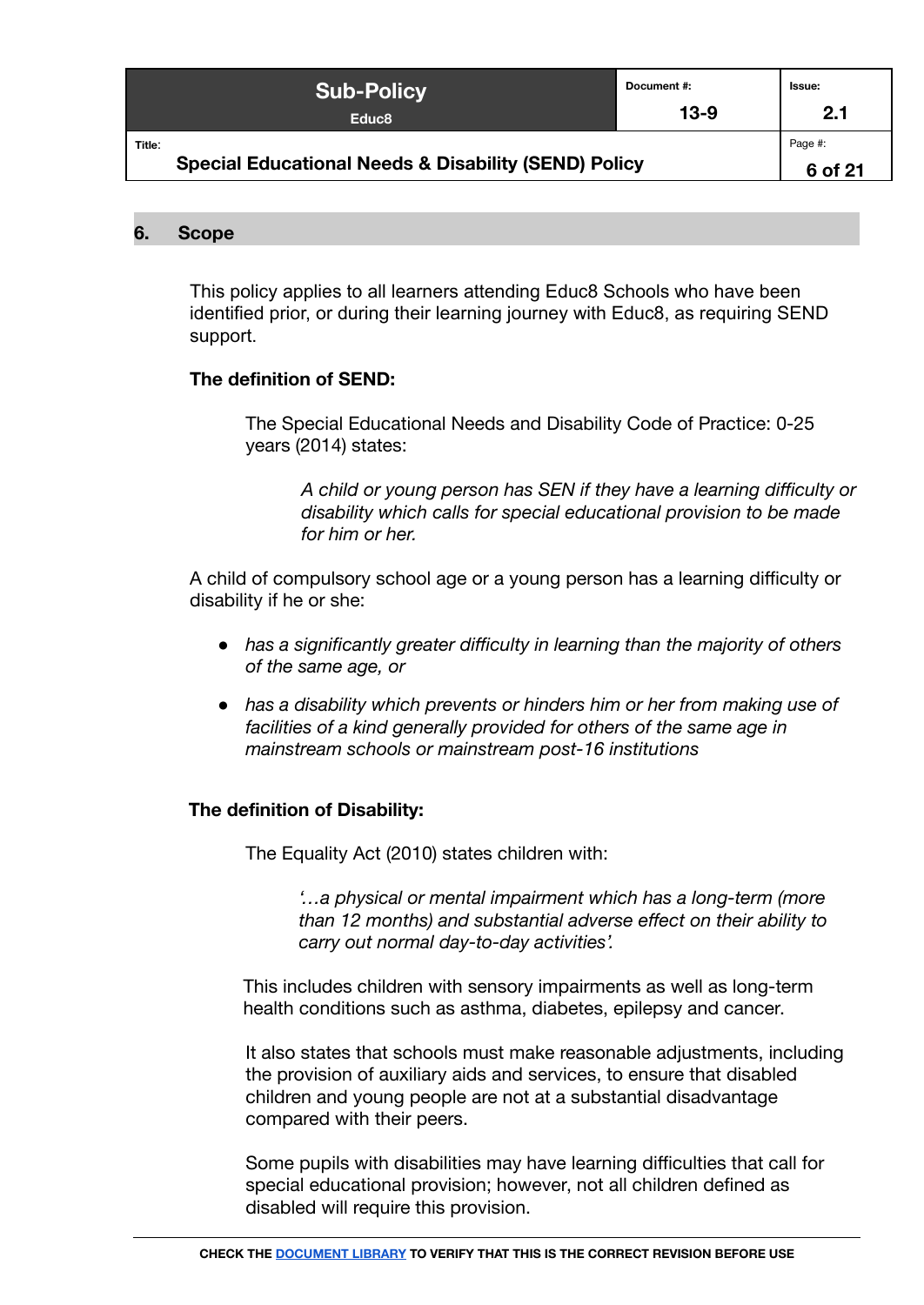| <b>Sub-Policy</b>                                                         | Document #: | Issue:             |
|---------------------------------------------------------------------------|-------------|--------------------|
| Educ <sub>8</sub>                                                         | $13-9$      | 2.1                |
| Title:<br><b>Special Educational Needs &amp; Disability (SEND) Policy</b> |             | Page #:<br>7 of 21 |

This policy is written in line with the requirements of:

- Children and Families Act 2014
- SEN Code of Practice 2015
- Equality Act 2010

## <span id="page-6-0"></span>**7. Definitions and Acronyms**

| Learners              | All students, participants and users of Educ8 learning<br>programmes. Generally these are under 18 years of<br>age.     |
|-----------------------|-------------------------------------------------------------------------------------------------------------------------|
| <b>Delivery Staff</b> | Staff employed by Educ8 to provide instruction and<br>tutoring services                                                 |
| <b>WWW</b>            | What went well?                                                                                                         |
| EBI                   | Even better if?                                                                                                         |
| Referrer              | Educ8 customer that actively refers Learners onto a<br>programme.                                                       |
| LO                    | Learning Objective                                                                                                      |
| <b>ILO</b>            | Individual Learning Objective                                                                                           |
| <b>FORSKILLS</b>      | Online Initial assessment and diagnostic testing<br>platform                                                            |
| IA                    | <b>Initial Assessment</b>                                                                                               |
| DA                    | Diagnostic Assessment                                                                                                   |
| <b>SEND</b>           | Special Educational Needs and Disabilities                                                                              |
| <b>DSL</b>            | Designated Safeguarding Lead                                                                                            |
| <b>EHCP</b>           | <b>Educational Health Care Plan</b>                                                                                     |
| <b>Head of School</b> | Educ8 Staff member with management and<br>leadership responsibility for an Educ8 Alternative<br><b>Education School</b> |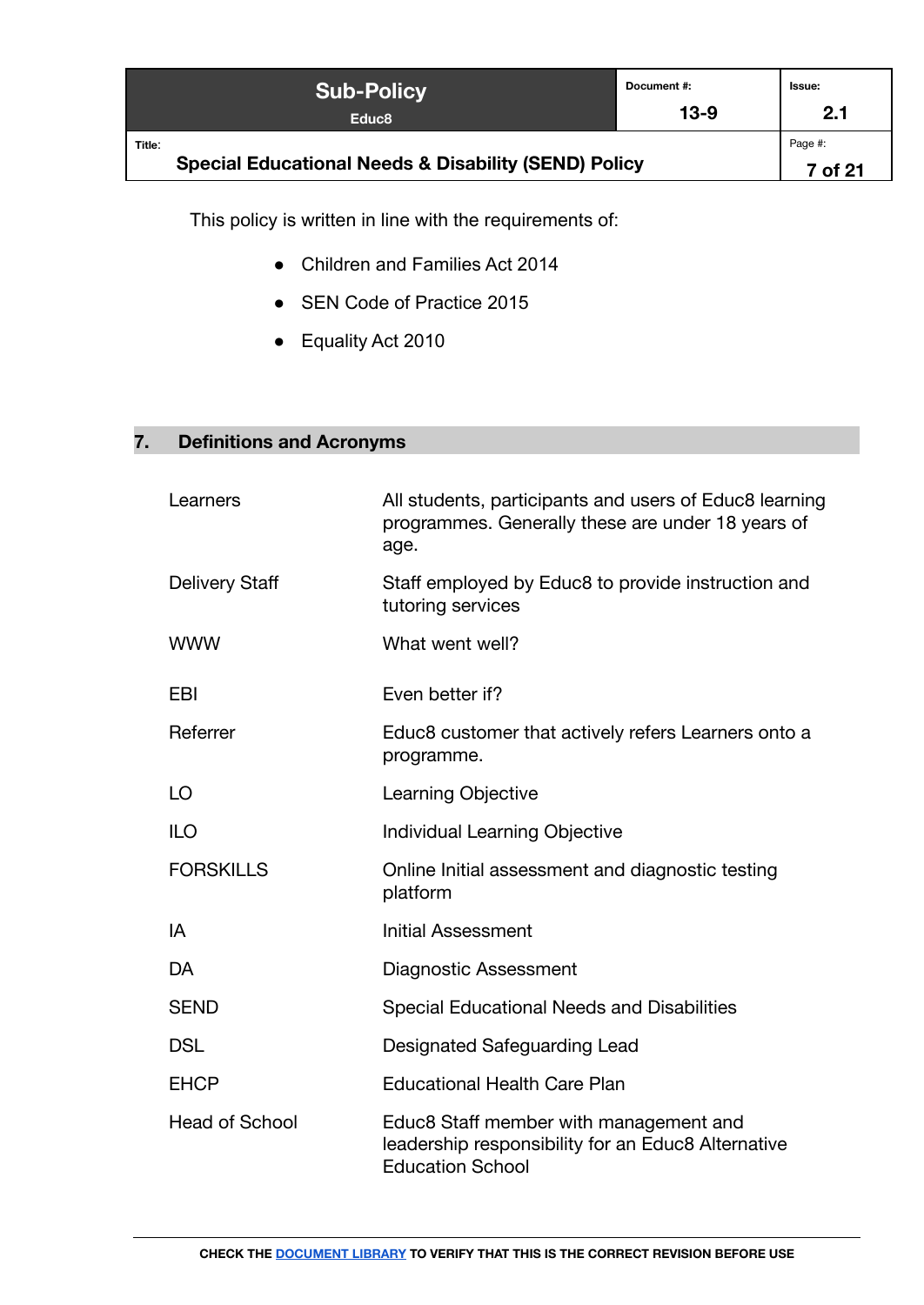|                | <b>Sub-Policy</b><br>Educ <sub>8</sub>                                           | Document #:<br>13-9 | <b>Issue:</b><br>2.1 |
|----------------|----------------------------------------------------------------------------------|---------------------|----------------------|
| Title:         | <b>Special Educational Needs &amp; Disability (SEND) Policy</b>                  |                     | Page #:<br>8 of 21   |
| $C2$ $A2$ $A1$ | $\Gamma$ dug $\Omega$ Alternative $\Gamma$ dugation $\Omega$ ita registered with |                     |                      |

School Educ8 Alternative Education Site registered with OfSTED as an independent school.

## <span id="page-7-1"></span><span id="page-7-0"></span>**8. Policy**

## **8.1 Identifying Special Educational Needs**

The SEN code of Practice (2014), identifies four broad categories of need:

- Communication and Interaction
- Cognition and Learning
- Social, Emotional and Mental Health Difficulties
- Sensory and/or Physical Needs

The purpose of identification is to work out what action the school needs to take, not to fit a learner into a category.

A key principle under the Code is that early identification of need and action to address such a need is critical to the future progress and success of the young person. There should be no delay in making any necessary SEND provision.

#### 8.1.1 The Boxall Profile

The Boxall profile is the unique psycho-scosial assessment tool used to determine young people's social and emotional functioning and well being and will be used on a whole school level.

The Boxall Profile is divided into two sections:

A. Developmental Profile

Measures different aspects of the learners cognitive, social and emotional development that influence how well they are able to learn and function in the classroom.

B. Diagnostic Profile

Measures challenging behaviours that prevent successful social and academic performance.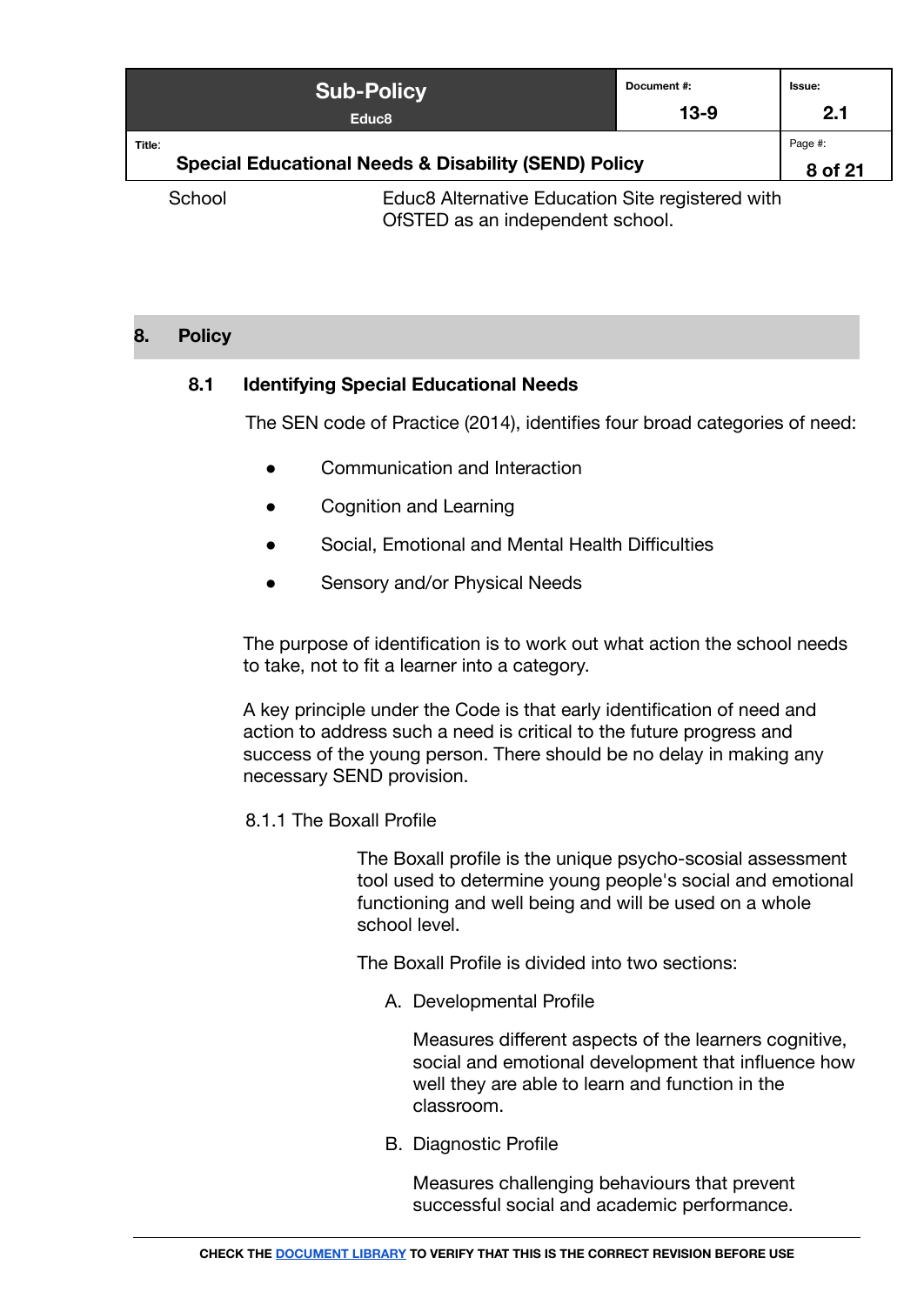| <b>Sub-Policy</b>                                                         | Document #: | Issue:             |
|---------------------------------------------------------------------------|-------------|--------------------|
| Educ <sub>8</sub>                                                         | $13 - 9$    | 2.1                |
| Title:<br><b>Special Educational Needs &amp; Disability (SEND) Policy</b> |             | Page #:<br>9 of 21 |

Educ8 will use the information gained from the Boxall profile to:

- Set targets and strategies to support the development of missing skills and gaps in development
- Track progress of all learners' difficulties over time and identify what strategies proved to be the most effective.
- Explore and better plan targeted approaches, aimed at addressing social emotional difficulties and wellbeing individually and at a group level.
- Measure impact of progress of all learners.
- Raise awareness around mental health and wellbeing within our School

## <span id="page-8-0"></span>**8.2 Educ8 SEND 3 step Approach**

Educ8 will operate a 3 step approach to SEND:

- 4. Learners Who have prior identification for SEND Support from mainstream school.
- 5. Learners who have been identified by Educ8 who require additional support due to greater difficulty in learning than the majority of young people of the same age
- 6. Learners who have an active Educational Health Care Plan (EHCP)

Within each of these steps Learners may also be identified as:

- d. Learners identified as able and gifted by educ8 staff
- e. Learners where English is an additional language
- f. Learners who are in care or are looked after

## <span id="page-8-1"></span>**8.3 SEND Admissions**

Learners can be referred to Educ8 (see **[7 Admissions](https://docs.google.com/document/d/190w3KCajXvE95WtVnruzHuQZzYwiYW3mtVzCaIOnH0Y/edit#)** policy) with a need that has not yet been diagnosed or acknowledged, or during a learner's time at our provision, tutors and parents may have concerns about a young person's progress or attainment.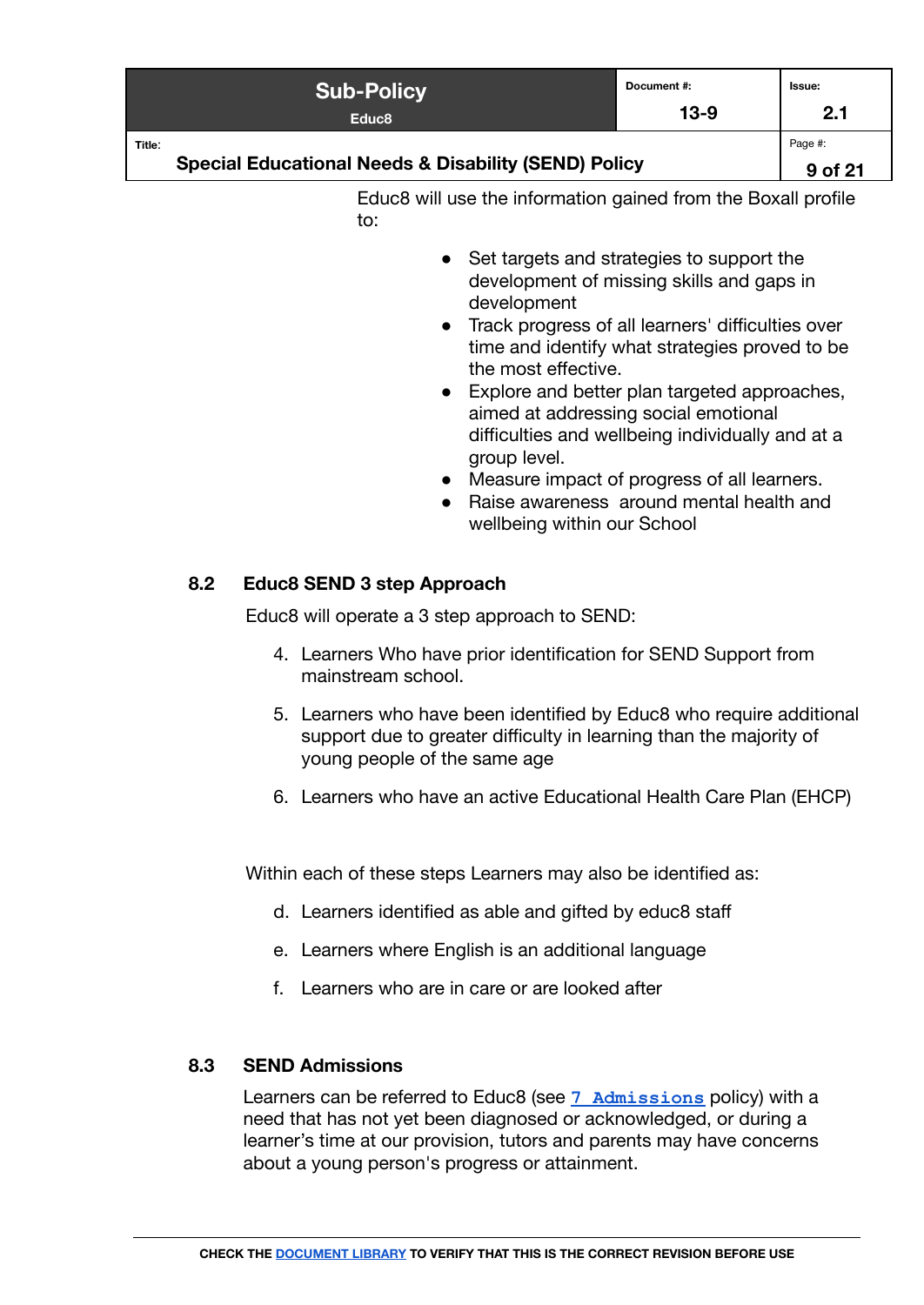| <b>Sub-Policy</b>                                               | Document #: | lssue: |
|-----------------------------------------------------------------|-------------|--------|
| Educ <sub>8</sub>                                               | $13-9$      | 2.1    |
| Title:                                                          |             |        |
| <b>Special Educational Needs &amp; Disability (SEND) Policy</b> |             |        |

All Learners that are enrolled on provision with Educ8 who have been identified for SEND support by their mainstream school through Educ8's Online Referral Form or have an active EHCP must:

- Attend a learner interview to be conducted with Head of School/Deputy Head of School, Parents, Referring School, Learner and any other relevant organisations supporting learners educational journey.
- Previous Learning experiences, targets and strategies for support to be discussed with individual support targets set by Educ8 to help learners settle into new provision.
- Learner to undergo induction week and complete ForSkills IA and DA within the first two weeks of the agreed start date.
- Educ8 to assign an ILO for English and Maths, obtained through DA

In the event of a learner being referred to Educ8 with an active EHCP the following will take place:

- Attend a learner interview to be conducted with, Head of School/Deputy Head of School, Parents, Referring School, Learner and any other relevant organisations supporting the learners educational journey.
- All learner applications with an active EHCP will be reviewed by the SEND Lead, Safeguarding Lead, Head of School and Deputy Head of School to ensure the placement is suitable once a Learner interview has taken place.
- The outcome will be agreed by all parties within 48 hours of the Learner Interview and an outcome being given to all parties involved by SEND Lead or Head of School.

When a Learner Joins Educ8 the Head of School will add key information onto the **[T0083QT SEND Register](https://docs.google.com/spreadsheets/d/1Uv8h6b9njrGnVZtME7pY4GpWOLHwZ_mKmOHd-KcYTqI/edit#gid=497520425)** which will be reviewed and updated half termly.

All learners being referred to Educ8 will undertake the Boxall profile screening during the admissions process to identify individual targets to support development of the learners cognitive, emotional, social and behavioural development.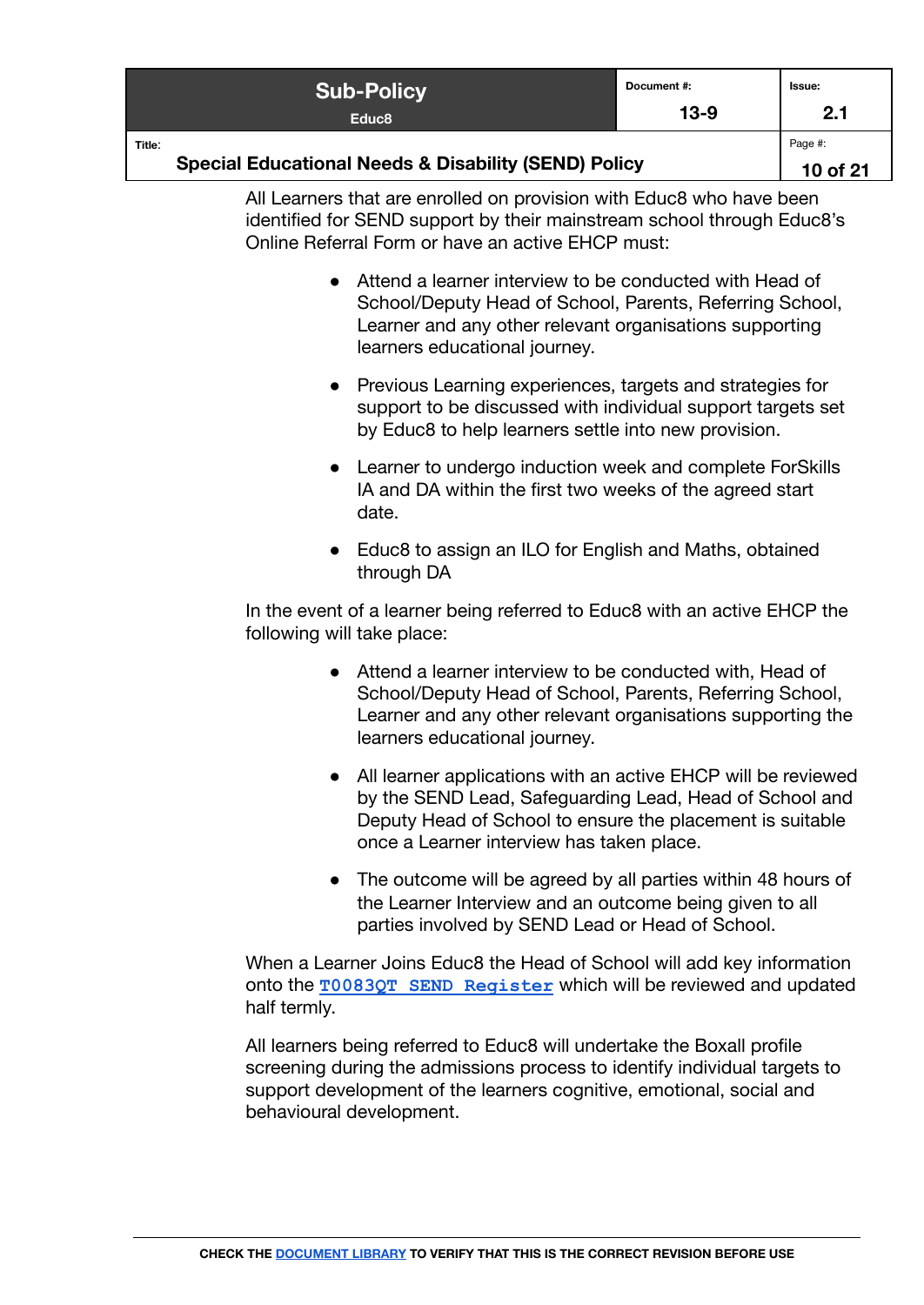|                                                                 | <b>Sub-Policy</b> | Document#:<br>$13-9$ | <b>Issue:</b><br>2.1 |
|-----------------------------------------------------------------|-------------------|----------------------|----------------------|
|                                                                 | Educ <sub>8</sub> |                      |                      |
| Title:                                                          |                   |                      | Page #:              |
| <b>Special Educational Needs &amp; Disability (SEND) Policy</b> |                   |                      |                      |

## <span id="page-10-0"></span>**8.3.1 Education Health Care Plan Needs Assessment Process**

If a learner presents themselves with significant, complex and enduring learning and/or Social Emotional and Mental Health Difficulties then a request will be made to The Local Authority for a Statutory Assessment of the young person's Special Educational Needs. (for the EHCP Process see Appendix 1)

If a learner is on the roll of a mainstream school then it is the responsibility of that school to make this request. This must be reported to the Schools SEND Lead.

#### <span id="page-10-2"></span><span id="page-10-1"></span>**8.4 Assess, Plan, Do, Review**

Our graduated approach when working with referring schools has four stages of action; assess, plan, do and review:

#### **8.4.1 Assess**

In identifying a child as needing SEND support, we request information from the referring school SEND Lead, the child (if appropriate), and the child's parents, the school's SENDCO carries out an analysis of the child's needs, along with data gained from ForSkills.

This assessment draws on the teacher's assessment and experience of the child, their previous progress and attainment, as well as any other available information (rate of progress, attainment, behaviour etc.).

This assessment will be reviewed termly. We rely on the referring school to provide in some cases, outside professionals from health or social services may already be involved with the child. With the agreement of the parents, these professionals will liaise with the school to help inform the assessments.

Educ8 staff will place the learner within its **[T0083QT](https://docs.google.com/spreadsheets/d/1Uv8h6b9njrGnVZtME7pY4GpWOLHwZ_mKmOHd-KcYTqI/edit#gid=497520425) SEND [Register](https://docs.google.com/spreadsheets/d/1Uv8h6b9njrGnVZtME7pY4GpWOLHwZ_mKmOHd-KcYTqI/edit#gid=497520425)** that is best suited to the individual learner based on their individual needs:

#### **Step 1: SEND Support**

Learners who have enrolled at Educ8 with SEND needs already identified will have their additional support included within the Individual Learning Plan.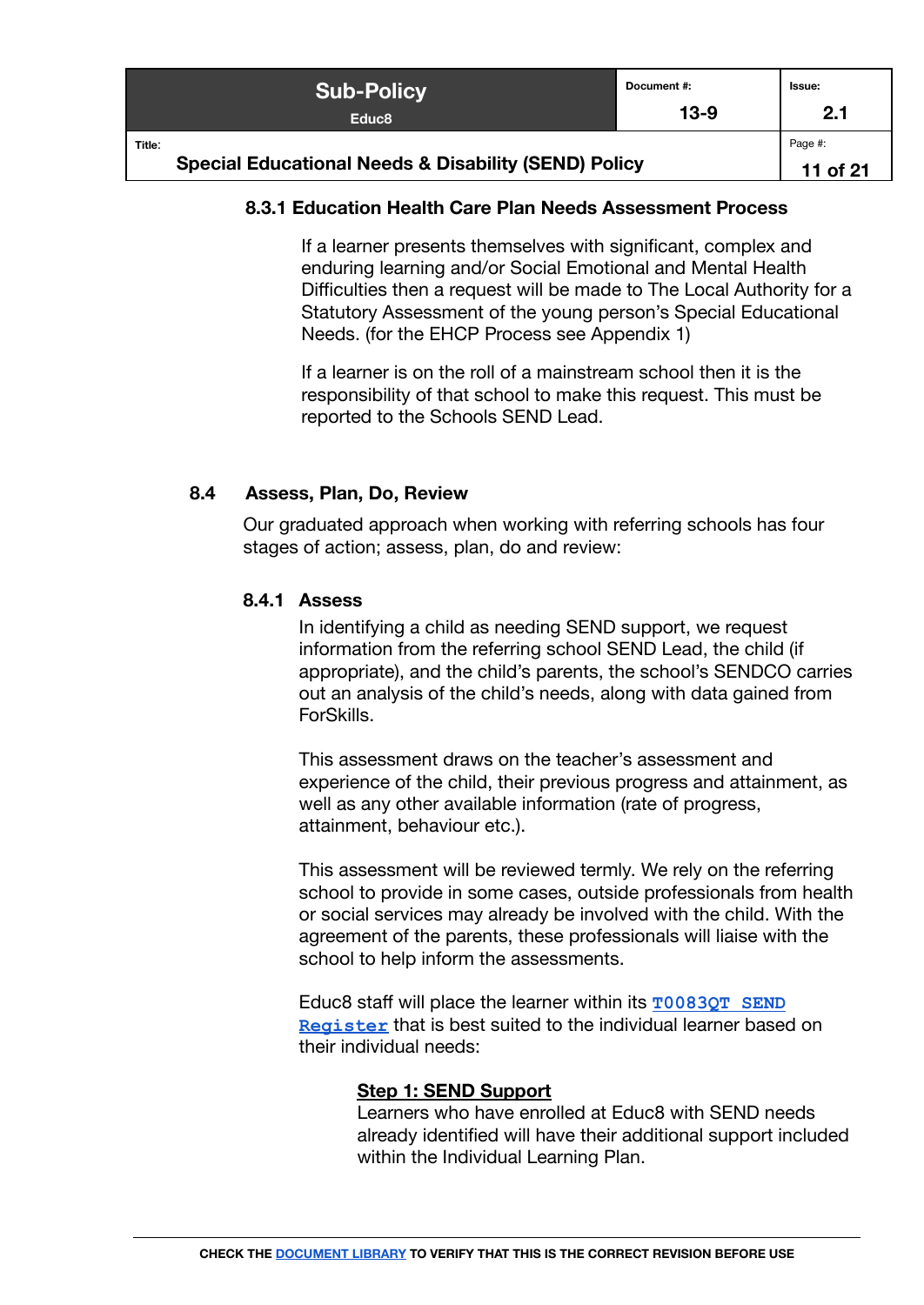| <b>Sub-Policy</b>                                                         | Document #: | lssue: |
|---------------------------------------------------------------------------|-------------|--------|
| Educ <sub>8</sub>                                                         | $13-9$      | 2.1    |
| Title:<br><b>Special Educational Needs &amp; Disability (SEND) Policy</b> |             |        |

## **Step 2: Additional SEND Support**

SEND support is for learners who have been identified by Educ8 tutors who require additional SEND specific support whilst studying at Educ8 through the use of the Boxall profile.

## **Step 3: Educational Health Care Plan (EHCP)**

Educ8 staff will adhere and follow all elements of the learners active EHCP to ensure that the learner can achieve positive development in English, Maths, Personal, Social and emotional development whilst studying at Educ8.

Within each of these steps Learners may also be identified as:

## **a) Able and Gifted**

For learners who are from deprived areas within the Local authority working towards level 2 in functional skills English and/or Maths.

#### **b) English as an Additional Language (EAL)** Learners where English has been previously identified as an additional language

## **c) Looked after Children**

Any learner who is identified as looked after will be provided with additional support to help maintain attendance, attainment and progress.

## <span id="page-11-0"></span>**8.4.2 Plan**

Where it is decided that additional SEN support is required, and the school having formally notified the parents, the tutor and the SENDCO agree, in consultation with the parent, the desired outcomes. Interventions and/or support are put in place. The expected impact on progress, development or behaviour, and a clear date for review recorded. All Tutors who work with the Learner are made aware of their needs, the outcomes sought, the support provided and any teaching strategies or approaches that are required.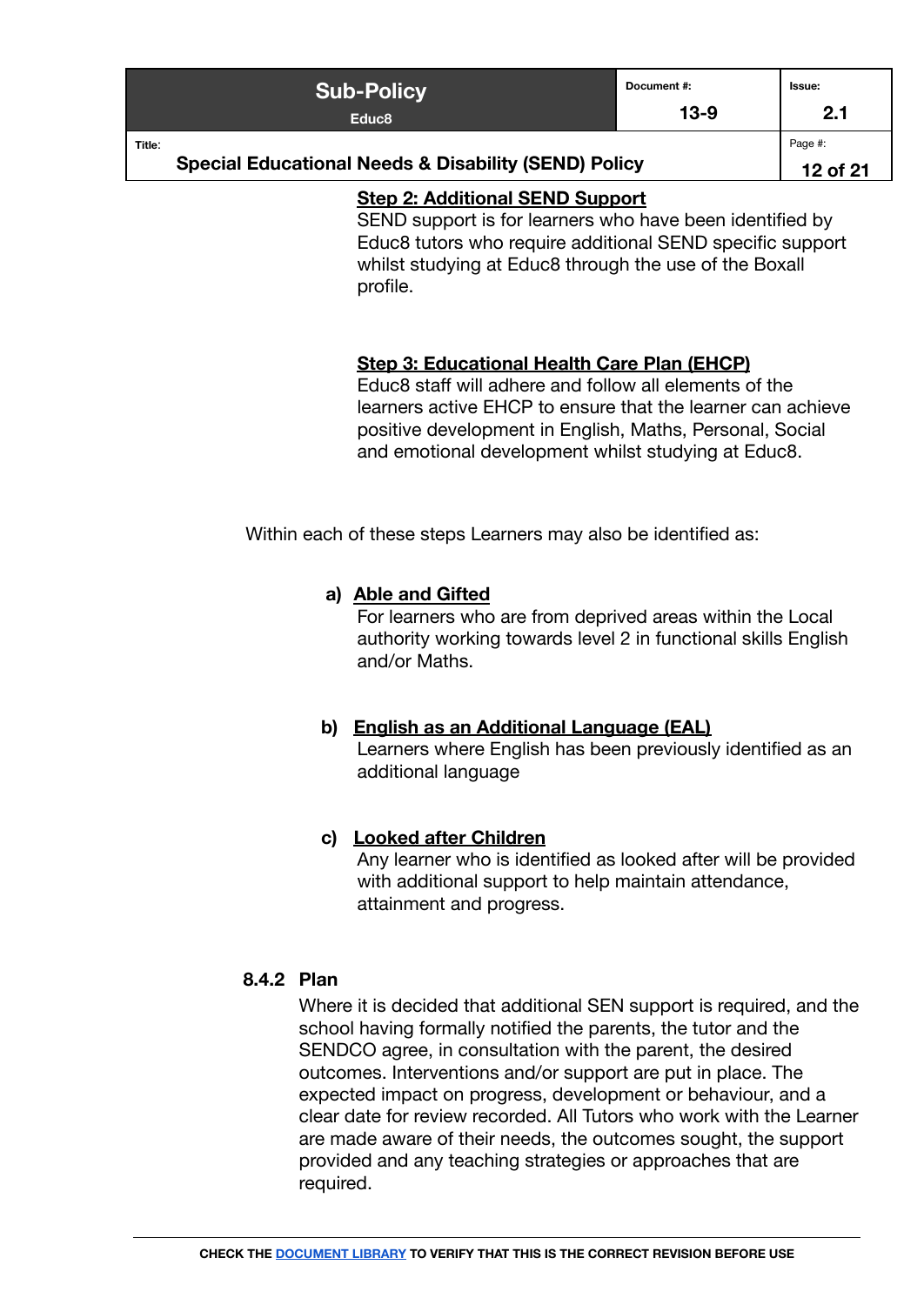| <b>Sub-Policy</b>                                                         | Document#: | lssue: |
|---------------------------------------------------------------------------|------------|--------|
| Educ <sub>8</sub>                                                         | $13-9$     | 2.1    |
| Title:<br><b>Special Educational Needs &amp; Disability (SEND) Policy</b> |            |        |

- All Individual learning objectives and strategies in literacy, numeracy, behavioural, personal, social and emotional skills must be agreed by the Educ8 staff team (SEND Lead, Head of School, Deputy Head of School and Tutor) Learner, parents and referring school
- The Educ8 staff team will identify learners who need additional support based on their academic, personal, social and emotional progress in comparison to their peers and age range.
- EHCP targets will be planned and recorded

This information will also be recorded on the following documents:

- **● [F0043QT Learner Action Plan](https://docs.google.com/document/d/1hzT77j_91x_a_FcosXY4z-4MMe1dZriOaCSneathu3M/edit)**
- **[T0083QT SEND Register](https://docs.google.com/spreadsheets/d/1Uv8h6b9njrGnVZtME7pY4GpWOLHwZ_mKmOHd-KcYTqI/edit#gid=497520425)**
- Educ8 will identify learners who are able and gifted by using their IA results and DA results which demonstrate the learner working above level 1 in either English and/or Maths functional skills
- Educ8 will identify learners where English is as an Additional Language via the information received through the referral form received from referring schools or education providers
- Educ8 will identify learners who are looked after by a child who has been provided accommodation for a continuous period of 24 hours or is subject to a care or placement order.
- Educ8 will Identify individual targets to support development of the learners cognitive, emotional, social and behavioural development.

## <span id="page-12-0"></span>**8.4.3 Do**

The Tutor remains responsible for working with the Learner when at Educ8 provision. With support from the school SENDCO, they oversee the implementation of the interventions or programmes agreed as part of the additional/SEN support. The tutor will use agreed tools in assessing the impact of the actions taken, in problem solving and advising on the effective implementation of support.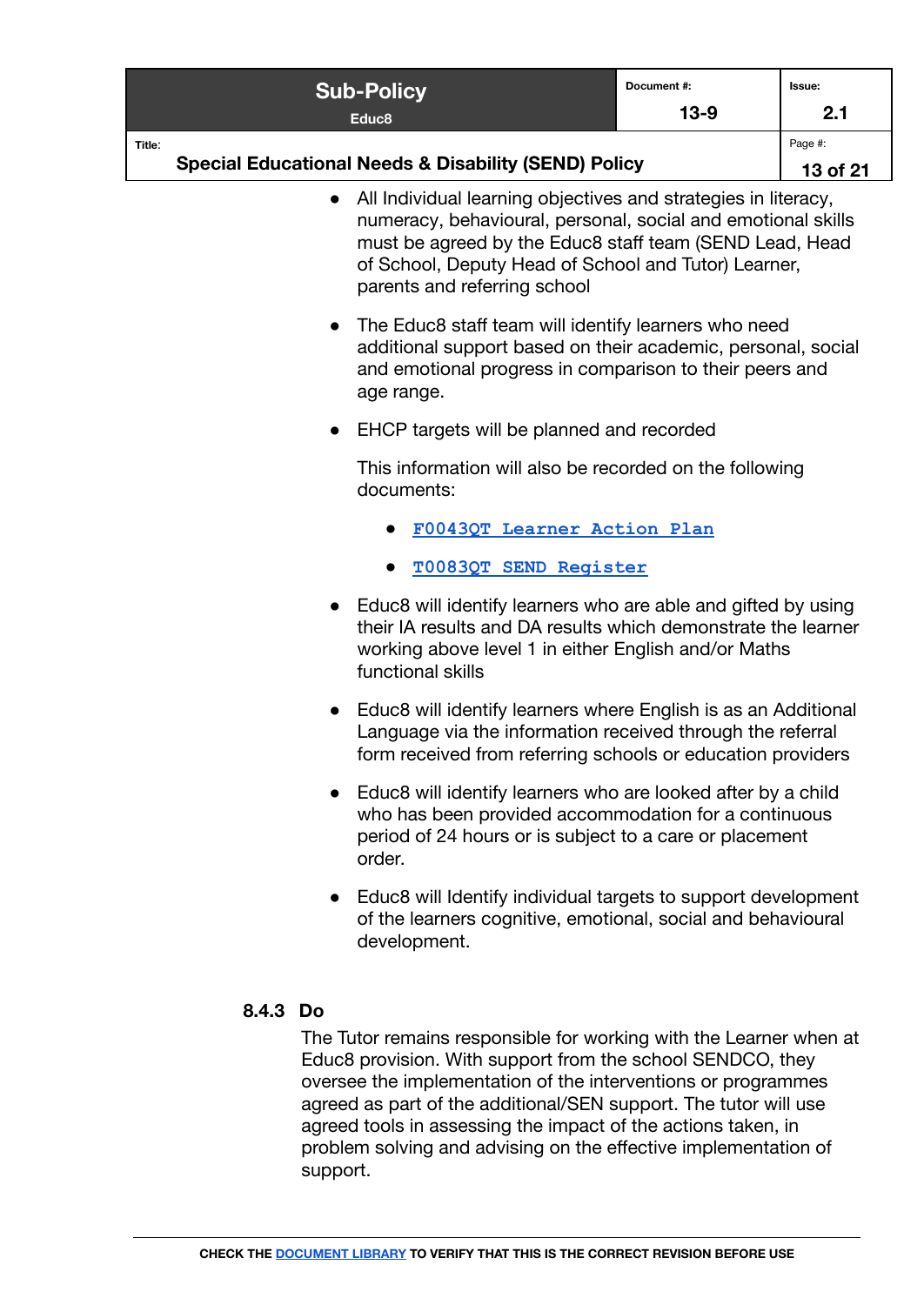| <b>Sub-Policy</b>                                               | Document#: | Issue:   |
|-----------------------------------------------------------------|------------|----------|
| Educ <sub>8</sub>                                               | $13-9$     | 2.1      |
| Title:                                                          |            | Page #:  |
| <b>Special Educational Needs &amp; Disability (SEND) Policy</b> |            | 14 of 21 |

● All individual learning objectives, individual action plans, support strategies in literacy, numeracy, behavioural, personal, social and emotional skills to be supported by the Educ8 staff team within each lesson.

## <span id="page-13-0"></span>**8.4.4 Review**

The effectiveness, impact and quality of the support / interventions is reviewed, in line with the agreed date, by the tutor, SEND Lead and Head of School/Deputy Head of School considering the views of the learner's parents and the young person.

This will give feedback into the analysis of the Learners' needs. The support needs will be revised considering the child's progress and development.

Decisions about any changes to the support required and intended outcomes will be shared with staff, parents and the child. Parents via the referring school will receive clear information about the impact of the support and interventions provided, enabling them to be fully involved in planning next steps.

Across Educ8s **[T0083QT SEND Register](https://docs.google.com/spreadsheets/d/1Uv8h6b9njrGnVZtME7pY4GpWOLHwZ_mKmOHd-KcYTqI/edit#gid=497520425)** each step will be reviewed the following way:

## **Step 1 SUPPORT**

All ILO's to be reviewed termly or when a new DA has taken place, with Educ8 SEND Lead and any changes to be agreed with Learner, parents and referring school

When a learner is recommended to progress from step 1 to step 2, all individual learning objectives and support strategies in literacy, numeracy, behavioural, personal, social and emotional skills to be re-evaluated by the Educ8 staff team (SEND Lead, Head of School, Deputy Head of School and Tutors) learner, parents and referring school, and agreed and implemented from the start of the next half term.

## **Step 2 SEND REGISTER**

All individual learning objectives will be supported throughout Educ8's curriculum and will be reviewed every 12 weeks or when a new DA has taken place, with Educ8 SEND Lead and any changes to be agreed with Learner. parents and referring school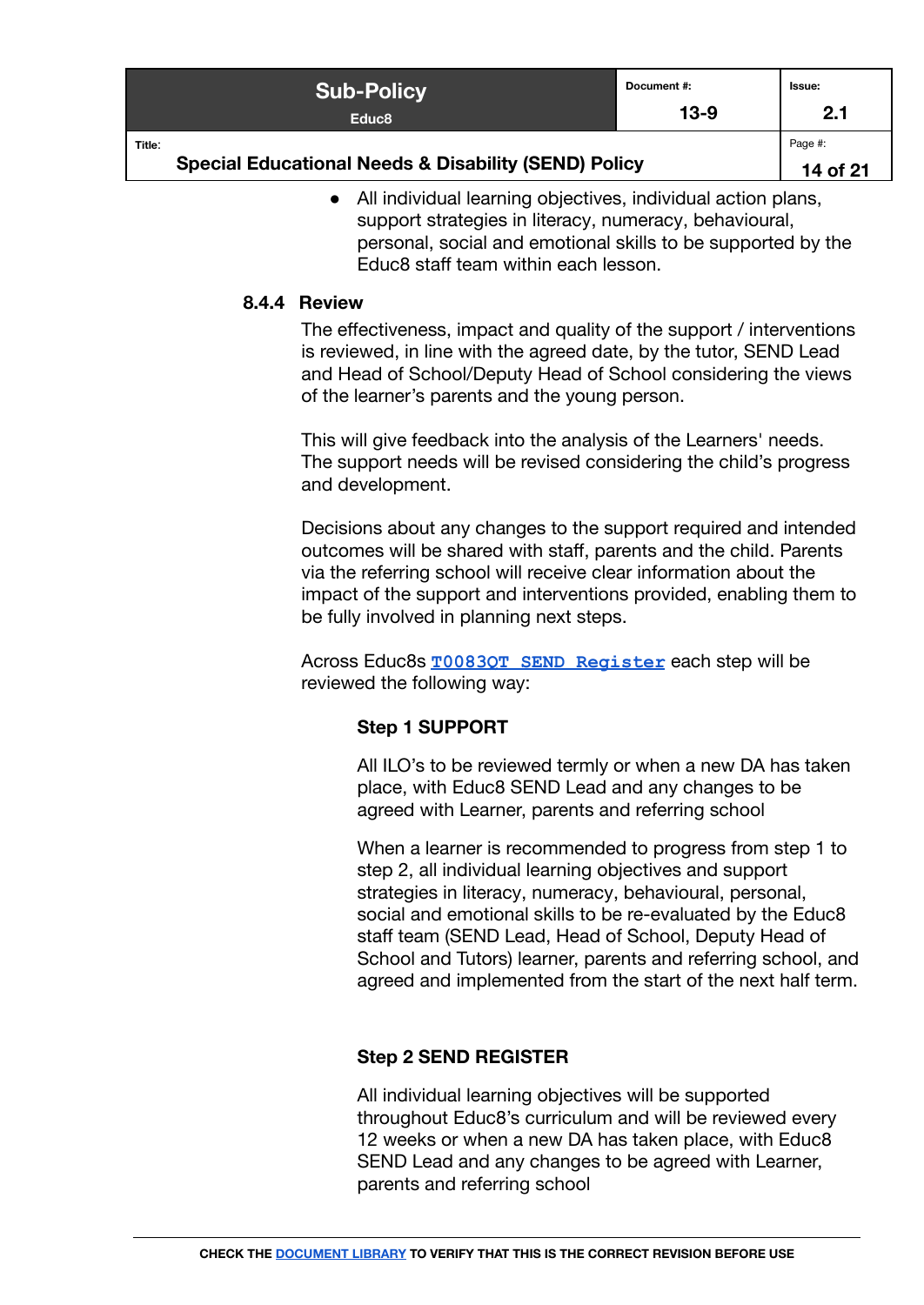| <b>Sub-Policy</b>                                                         | Document #: | Issue: |
|---------------------------------------------------------------------------|-------------|--------|
| Educ <sub>8</sub>                                                         | $13-9$      | 2.1    |
| Title:<br><b>Special Educational Needs &amp; Disability (SEND) Policy</b> |             |        |

## **Step 3 Learners with an active EHCP**

Will have regular review meetings to discuss progress, goal setting, and individual learning objectives as well as personal development targets. This will be held every term with the teaching staff, parents, learner and referring school.

Half termly SEND meetings will take place between SEND lead, Safeguarding Lead, Head of Schools, Deputy Head of Schools to discuss the potential of upgrading/ amending the level of support required, learners individual progress, changes within SEND support and position within Educ8s 3 step structure.

- Decisions on Learners SEND status will be made within 48 hours of SEND Meeting.
- **[F0043QT Learner Action Plan](https://docs.google.com/document/d/1hzT77j_91x_a_FcosXY4z-4MMe1dZriOaCSneathu3M/edit)** to be updated and agreed with the learner, parent/guardian and referring school.

The Head of School/Deputy Head of School will send a progress report to Parents/Carers, referring schools and agencies involved within learners' **[D0061QT Learner Journey](https://docs.google.com/document/d/1P484MTGxiwnqyK13tIHQjM63JJwu6t8sUusP7yDCluo/edit#)** every half term.

Learners within steps 2 and 3 will have face to face review meetings once every term to discuss progress and any areas of concern.

All information to be updated into **[T0083QT SEND Register](https://docs.google.com/spreadsheets/d/1Uv8h6b9njrGnVZtME7pY4GpWOLHwZ_mKmOHd-KcYTqI/edit#gid=497520425)**

#### <span id="page-14-1"></span><span id="page-14-0"></span>**8.9 Procedures to ensure effective provision**

In order to ensure the most effective 'SEND' provision, the following procedures are in place:

## **8.9.1 Monitoring and Evaluation of SEND Provision**

This is carried out through a range of strategies including:

- The Boxall Profile
- End of Topic Tests/Feedback Slips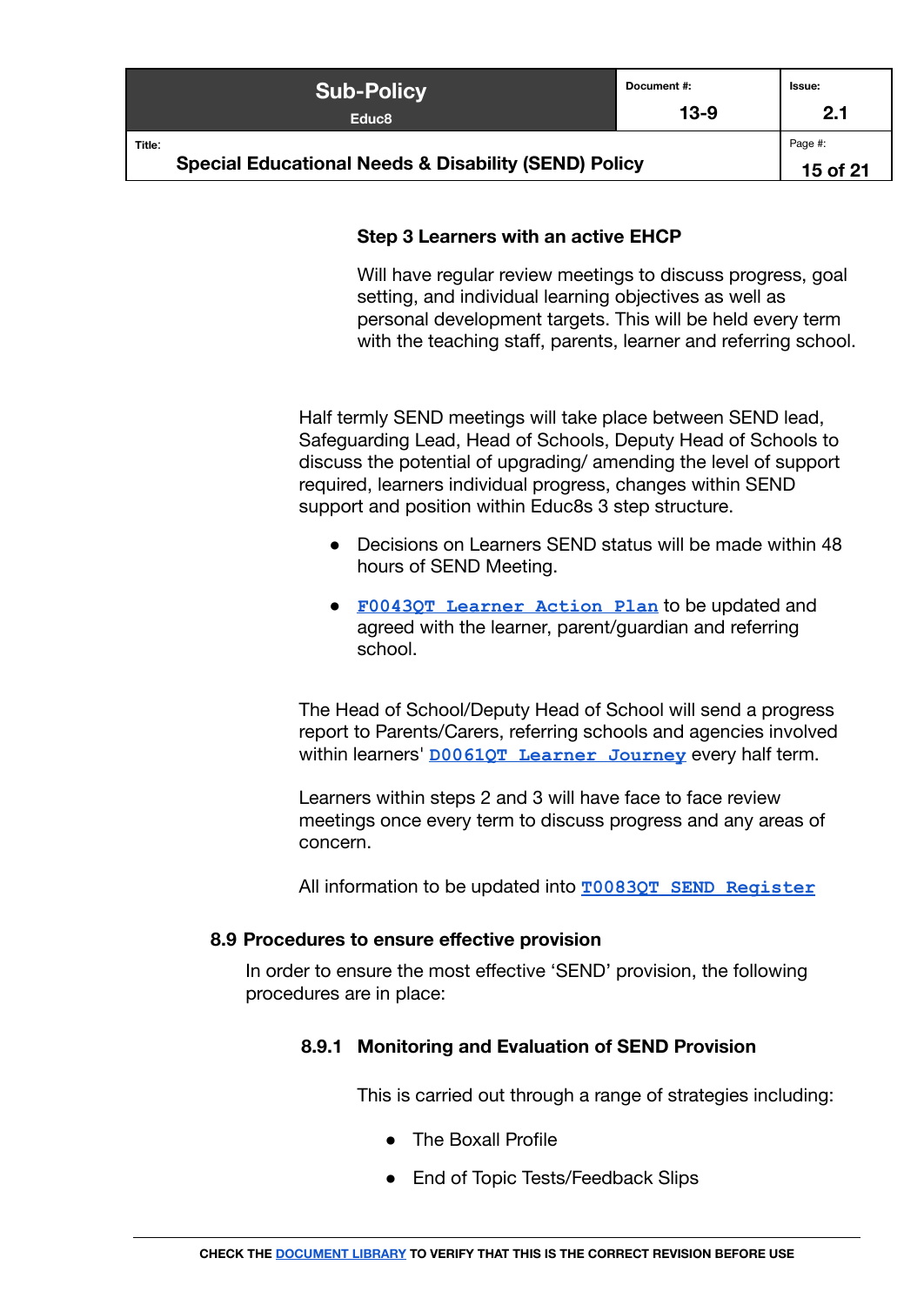|                                                         | <b>Sub-Policy</b><br>Educ <sub>8</sub>                          | Document#:<br>$13-9$ | Issue:<br>2.1       |
|---------------------------------------------------------|-----------------------------------------------------------------|----------------------|---------------------|
| Title:                                                  | <b>Special Educational Needs &amp; Disability (SEND) Policy</b> |                      | Page #:<br>16 of 21 |
| Weekly/Half termly/Termly Progress reports<br>$\bullet$ |                                                                 |                      |                     |
| • Reporting Home to Parents and Careers                 |                                                                 |                      |                     |
|                                                         | Weekly/Half Termly Target Setting<br>$\bullet$                  |                      |                     |
|                                                         |                                                                 |                      |                     |

- Tutorials with Key Workers
- Classroom Observations
- Work Scrutiny Checks
- Initial meetings, progress review meetings, exit meetings
- Baseline, IA, DA Data.
- **[T0083QT SEND Register](https://docs.google.com/spreadsheets/d/1Uv8h6b9njrGnVZtME7pY4GpWOLHwZ_mKmOHd-KcYTqI/edit#gid=497520425)**
- Half Termly SEND Meetings

## <span id="page-15-0"></span>**8.9.2 Regular Communication**

- Building positive relationships with referring school/parents/carers to ensure open, honest, two-way communication that supports each learner's needs.
- Weekly staff meetings with onsite staff team to ensure that support is updated and requirements for the coming week are implemented
- Incident reports are communicated verbally and written format to inform the school of any immediate requirements.
- Termly meeting with the school and completion of requested review documents.
- Termly meetings with all staff to discuss children on the SEN register and their provision, as well as further meetings and discussion as required.
- Learner progress meetings held half termly to review targets.
- Once per term face to face review meeting for learners on step 2 or 3 of **[T0083QT SEND](https://docs.google.com/spreadsheets/d/1Uv8h6b9njrGnVZtME7pY4GpWOLHwZ_mKmOHd-KcYTqI/edit#gid=497520425) [Register](https://docs.google.com/spreadsheets/d/1Uv8h6b9njrGnVZtME7pY4GpWOLHwZ_mKmOHd-KcYTqI/edit#gid=497520425)**

#### <span id="page-15-1"></span>**8.10 Staff Development**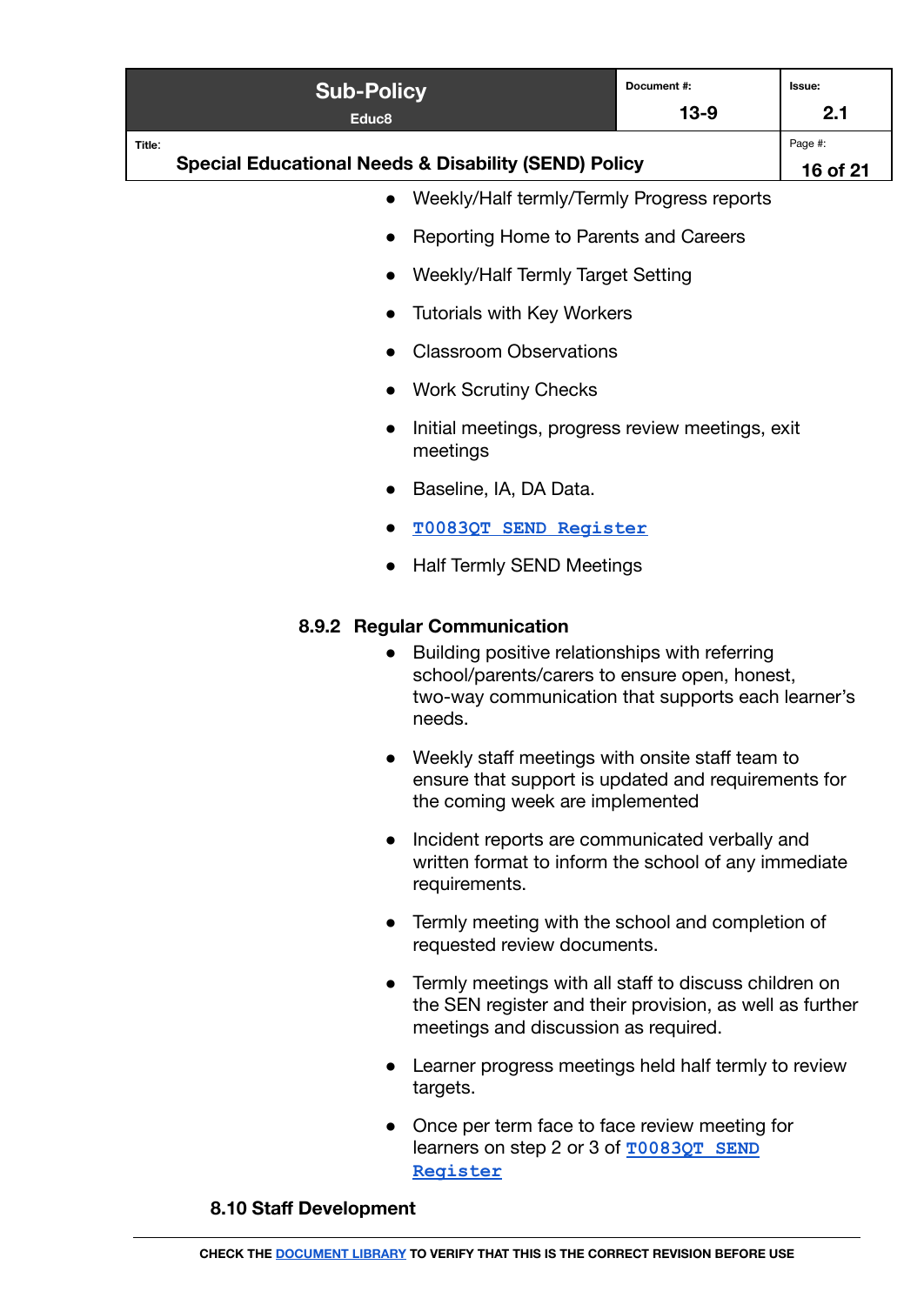| <b>Sub-Policy</b>                                                         | Document#: | <b>Issue:</b> |
|---------------------------------------------------------------------------|------------|---------------|
| Educ <sub>8</sub>                                                         | $13-9$     | 2.1           |
| Title:<br><b>Special Educational Needs &amp; Disability (SEND) Policy</b> |            |               |

<span id="page-16-0"></span>Educ8 is committed to providing staff development. SEND is a regular part of this. We monitor, review and develop all tutors' understanding of strategies to identify and support pupils with 'SEND'.

## **8.10.1 Training and Resources**

- In order to maintain and develop the quality of teaching and provision to respond to the strengths and needs of all pupils, all staff are encouraged to undertake training and development utlising the TES training programme
- Training needs are identified and planned through staff Supervisions and Lesson Observations.
- All staff undertake induction on taking up a post and this includes a meeting to explain the systems and structures in place around the Educ8's SEND provision and practice and to discuss the needs of individual learners.

|                                                   | <b>Frequency</b>                                                                          |                                                                                     |                              |                                                                                                                       |
|---------------------------------------------------|-------------------------------------------------------------------------------------------|-------------------------------------------------------------------------------------|------------------------------|-----------------------------------------------------------------------------------------------------------------------|
| <b>Process</b>                                    | <b>Initial</b>                                                                            | <b>Intermediate</b>                                                                 | <b>Final</b>                 | <b>Purpose</b>                                                                                                        |
|                                                   | <b>Baseline Testing, Target Setting and Placement Suitability</b>                         |                                                                                     |                              |                                                                                                                       |
| <b>Boxall Profile</b>                             | On the first day of<br>their<br>programme/during<br>the first week of their<br>programme. | Every 12 weeks                                                                      | Every<br>Term or<br>on exit. | To measure, set targets<br>and support learners<br>social emotional mental<br>health and well being.                  |
| <b>Step 1 - Referring</b><br>school identified.   | School identified<br>additional support<br>and action currently in<br>place               | Half termly review<br>within staff team<br>meetings/ SEND<br><b>Review meetings</b> | On Exit                      | To identify the correct level<br>of support need/ to check<br>suitability of placement in<br>line with an active EHCP |
| Step 2 -<br><b>Additional</b><br>support required | Tutor Identified and<br>discussed in SEND<br>meetings and using<br>the Boxall profile     | Half termly review<br>within staff team<br>meetings/ SEND<br><b>Review meetings</b> | On Exit                      | To identify the correct level<br>of support need/ to check<br>suitability of placement in<br>line with an active EHCP |

## **8.11 Sequence of Admission and Reviews**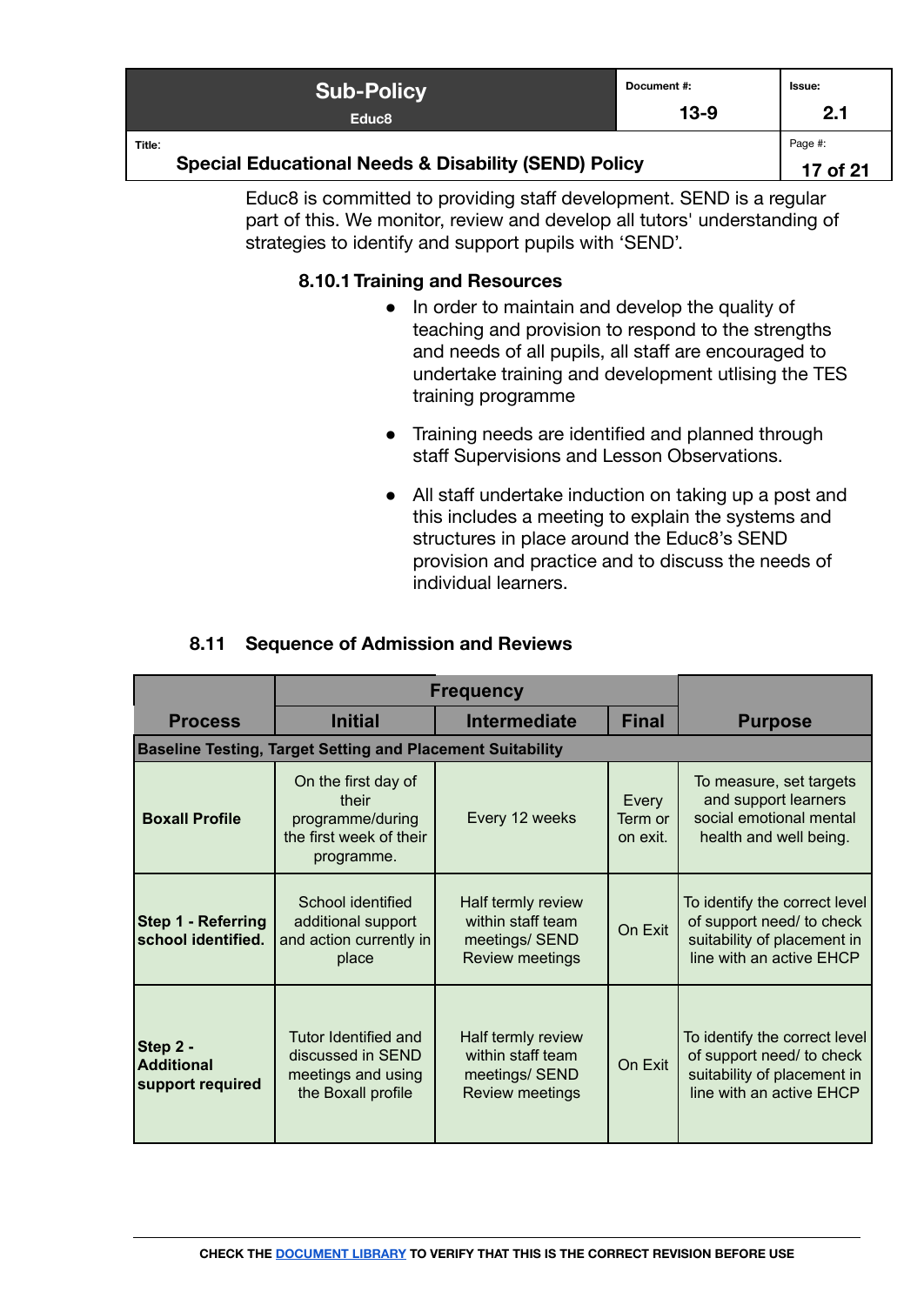|                                                                                                                            | <b>Sub-Policy</b>                                                                                                                        |                                                                                                                                                                                      | Document#:                     |                                                                                                                                                            | Issue:   |
|----------------------------------------------------------------------------------------------------------------------------|------------------------------------------------------------------------------------------------------------------------------------------|--------------------------------------------------------------------------------------------------------------------------------------------------------------------------------------|--------------------------------|------------------------------------------------------------------------------------------------------------------------------------------------------------|----------|
| Educ <sub>8</sub>                                                                                                          |                                                                                                                                          | $13-9$                                                                                                                                                                               |                                | 2.1                                                                                                                                                        |          |
| Title:<br><b>Special Educational Needs &amp; Disability (SEND) Policy</b>                                                  |                                                                                                                                          |                                                                                                                                                                                      |                                | Page #:                                                                                                                                                    |          |
|                                                                                                                            |                                                                                                                                          |                                                                                                                                                                                      |                                |                                                                                                                                                            | 18 of 21 |
| Step 3 - EHCP -<br><b>Suitability</b><br>meeting needed.                                                                   | EHCP identified -<br>suitability meeting to<br>be held with Head of<br>School, and<br><b>SENDCO</b>                                      | Half termly review<br>within staff team<br>meetings/ SEND<br>Review meetings/<br>termly meetings with<br>Refering School/<br>Parents/ learner to<br>discuss progress and<br>targets. | On Exit                        | To identify the correct level<br>of support need/ to check<br>suitability of placement in<br>line with an active EHCP                                      |          |
| A) Able and gifted                                                                                                         | Learner Identified<br>through IA and DA<br>results. Action Plan<br>created to Stretch<br>and challenge.                                  | Half termly review<br>within staff team<br>meetings/ SEND<br><b>Review meetings</b>                                                                                                  | On Exit                        | To identify the correct level<br>of support need/ to check<br>suitability of placement in<br>line with an active EHCP                                      |          |
| B) English as an<br>additional<br>language                                                                                 | School identified<br>additional support<br>and action currently in<br>place/ created                                                     | Half termly review<br>within staff team<br>meetings/ SEND<br><b>Review meetings</b>                                                                                                  | On Exit                        | To identify the correct level<br>of support need/ to check<br>suitability of placement in<br>line with an active EHCP                                      |          |
| C) Looked After<br><b>Child</b>                                                                                            | Identified through<br><b>Application/ Meetings</b><br>with referring School/<br>Parents - Action Plan<br>created to support<br>learners. | Half termly review<br>within staff team<br>meetings/ SEND<br><b>Review meetings</b>                                                                                                  | On Exit                        | To identify the correct level<br>of support need/ to check<br>suitability of placement in<br>line with an active EHCP                                      |          |
| <b>FORSKILLS IN</b><br><b>ENGLISH, MATHS</b><br>Initial<br><b>Assessment and</b><br><b>Diagnostic</b><br><b>Assessment</b> | On the first day of<br>their<br>programme/during<br>the first week of their<br>programme.                                                | IA Every Term<br>DA - when the next<br>level has been on IA<br>has been met.                                                                                                         | Every<br>Term or  <br>on exit. | To determine a Learner's<br>baseline functional skills<br>level.                                                                                           |          |
| <b>LEARNING</b><br><b>JOURNEY</b>                                                                                          | To be completed on<br>the first day. During<br>the first two weeks of<br>their programme.                                                | <b>Every Term</b>                                                                                                                                                                    | Every<br>term or<br>on exit    | To identify ILOS and<br>Baseline scores and<br>learning styles, To record<br>and monitor ongoing<br>progress                                               |          |
| <b>INDIVIDUAL</b><br><b>ACTION PLANS</b><br>To Be shared with<br>learner                                                   | <b>Induction Week -</b>                                                                                                                  | Termly/ 12 weeks                                                                                                                                                                     | on Exit                        | To monitor and record<br>progress.<br>To identify and monitor all<br>personal, social, emotional<br>targets                                                |          |
| <b>SEND Register</b>                                                                                                       | Once placement is<br>confirmed                                                                                                           | <b>Every Term</b>                                                                                                                                                                    | on Exit                        | To identify needs for<br>individual learners at each<br>site to ensure support is<br>provided to tutors and<br>learners, to be used in<br>review meetings. |          |
| <b>LEARNER</b><br><b>SUPPORT</b><br><b>REVIEW</b>                                                                          | N.A                                                                                                                                      | As needed                                                                                                                                                                            | N.A                            | tutors to identify if the<br>learner has additional<br>needs to help support<br>them during Educ8.                                                         |          |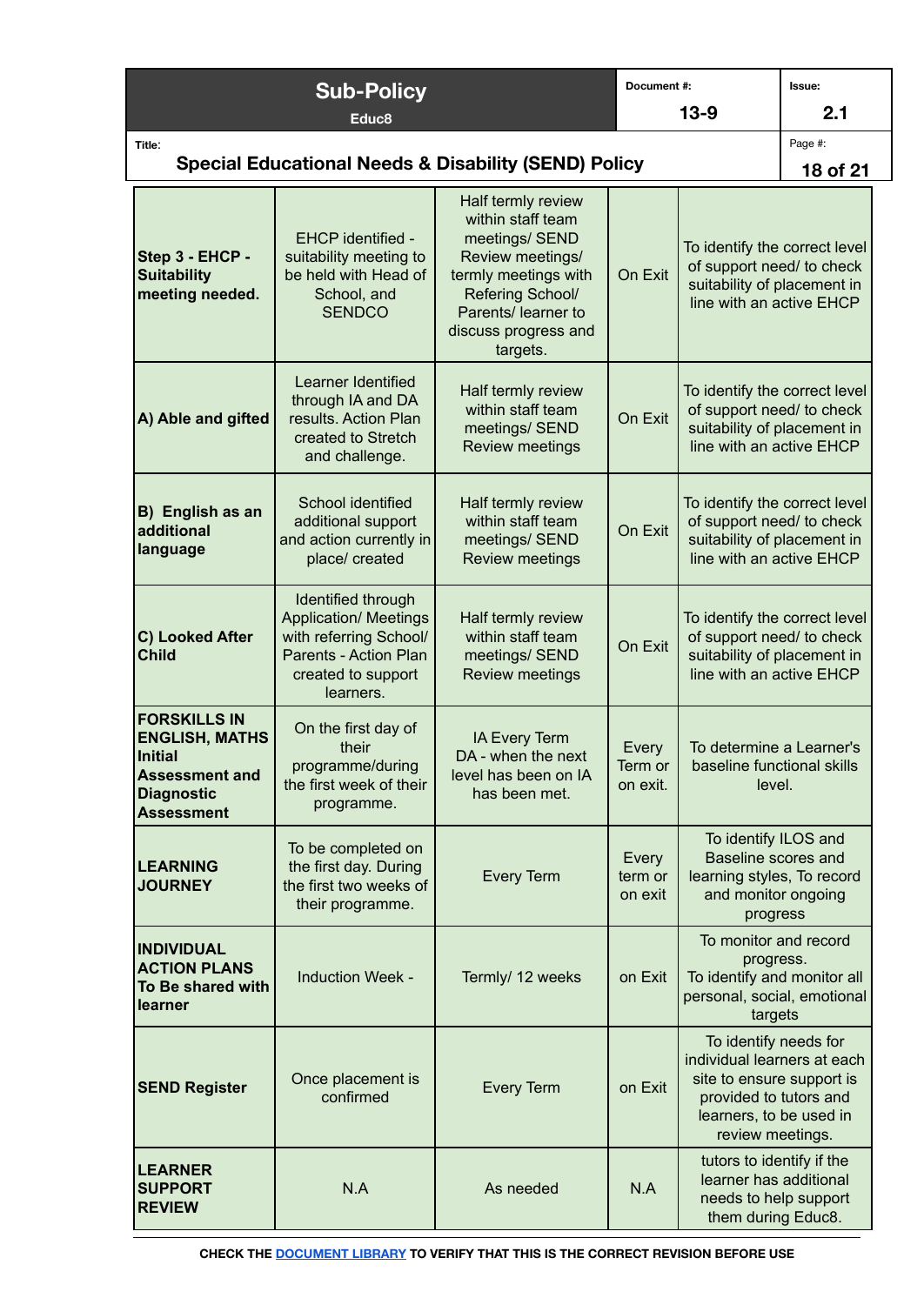|                                                                                                                                               | <b>Sub-Policy</b> |                                                                                                          | Document#:   |                                                                                                                                                                                  | Issue:   |
|-----------------------------------------------------------------------------------------------------------------------------------------------|-------------------|----------------------------------------------------------------------------------------------------------|--------------|----------------------------------------------------------------------------------------------------------------------------------------------------------------------------------|----------|
|                                                                                                                                               | Educ <sub>8</sub> |                                                                                                          |              | $13-9$                                                                                                                                                                           | 2.1      |
| Title:                                                                                                                                        |                   |                                                                                                          |              |                                                                                                                                                                                  | Page #:  |
|                                                                                                                                               |                   | <b>Special Educational Needs &amp; Disability (SEND) Policy</b>                                          |              |                                                                                                                                                                                  | 19 of 21 |
|                                                                                                                                               |                   |                                                                                                          |              | Information to be given to<br>DCM to present at SEND<br>Review meetings.                                                                                                         |          |
|                                                                                                                                               |                   | <b>Frequency</b>                                                                                         |              |                                                                                                                                                                                  |          |
| <b>Process</b>                                                                                                                                | <b>Initial</b>    | <b>Intermediate</b>                                                                                      | <b>Final</b> | <b>Purpose</b>                                                                                                                                                                   |          |
| <b>Ongoing Monitoring and Reporting</b>                                                                                                       |                   |                                                                                                          |              |                                                                                                                                                                                  |          |
| <b>SEND LEARNER</b><br><b>PROGRESS</b><br><b>REPORTS</b>                                                                                      | N.A               | Half termly if learner<br>has an EHCP                                                                    | on Exit      | To provide clear and<br>accurate information to<br>parents/carers and<br>mainstream schools                                                                                      |          |
| <b>LESSON</b><br><b>OBSERVATIONS</b>                                                                                                          | N.A               | 3 per half term<br>1x Formal Observation<br>1x Targeted<br>Observation<br>1x Peer to Peer<br>Observation | N.A          | To support tutor staff in<br>working and supporting<br>learners with SEND.                                                                                                       |          |
| <b>SEND LEARNER</b><br><b>PROGRESS</b><br><b>REVIEW</b><br><b>MEETING</b><br><b>Learners within</b><br>step 2 and step 3<br><b>Categories</b> | N.A               | Once termly                                                                                              | on Exit      | To provide clear and<br>accurate information to<br>parents/carers and<br>mainstream schools and<br>allow all involved to raise<br>concerns or feedback on<br>learners placement. |          |

#### <span id="page-18-0"></span>**9. Metrics**

The following metrics will be recorded in relation to this policy:

- No. of Learners receiving support
- No. of Learners on the SEND Register
- No. of Learners with an active EHCP
- No. of Learners that are Able and Gifted
- No. of Learners with EAL
- No. of Learners classed as Looked After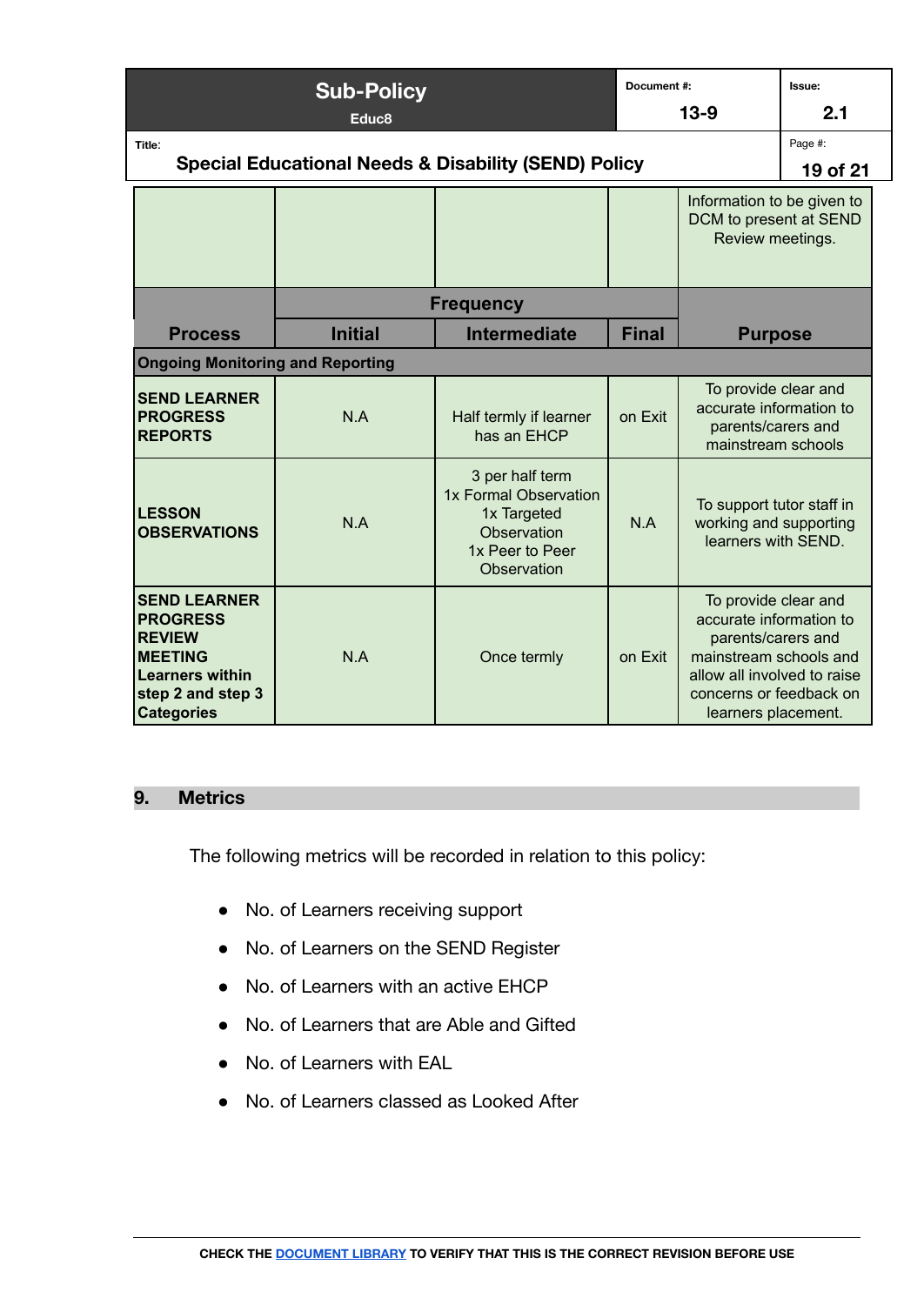|                                                                 | <b>Sub-Policy</b> | Document #: | lssue:   |
|-----------------------------------------------------------------|-------------------|-------------|----------|
|                                                                 | Educ <sub>8</sub> | $13-9$      | 2.1      |
| Title:                                                          |                   |             | Page #:  |
| <b>Special Educational Needs &amp; Disability (SEND) Policy</b> |                   |             | 20 of 21 |

## <span id="page-19-0"></span>**10. Quality Records**

The following Quality Records shall be generated and managed:

| <b>Required Record</b>                              | <b>Custodian</b>            |
|-----------------------------------------------------|-----------------------------|
| Completed T0078QT ForSkills Trackers                | <b>Head of School</b>       |
| Completed D0061QT Learner Journeys                  | <b>Head of School</b>       |
| Completed F0043QT Learner Action<br>Plans           | <b>Head of School</b>       |
| Completed T0083QT SEND Register<br><b>Templates</b> | Educ8 Group<br><b>SENCO</b> |

## <span id="page-19-1"></span>**11. Form(s)/Template(s)**

There following form(s)/template(s) are required for this document:

| <b>Form Number</b> | Title                         |
|--------------------|-------------------------------|
| F0043QT            | <b>Learner Action Plan</b>    |
| T0083QT            | <b>SEND Register Template</b> |
| D0061QT            | <b>Learner Journey</b>        |
| T0078QT            | <b>ForSkills Tracker</b>      |